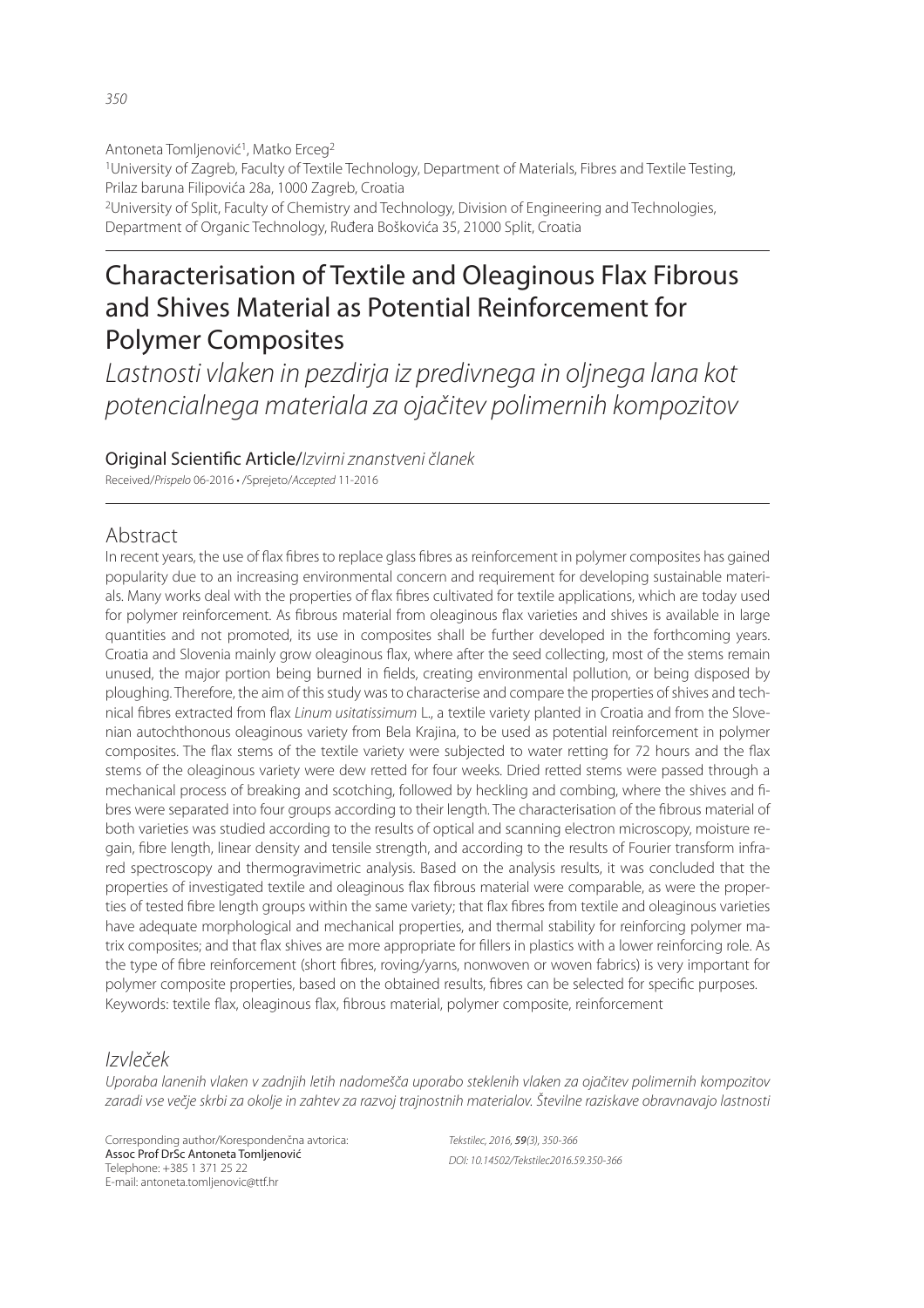*lanenih vlaken iz predivnega lana, ki se danes uporabljajo za utrjevanje polimerov. Po drugi strani pa se uporabo vlaknatih materialov in pezdirja iz oljnih sort lanu v polimernih kompozitnih ne spodbuja, čeprav so na voljo v velikih količinah. V prihodnjih letih je zato pričakovati razvoj postopkov njihove uporabe v kompozitih. Na Hrvaškem in v Sloveniji gojijo predvsem oljni lan, kjer po odstranitvi semen ostanejo neuporabljena stebla. Večji del stebel sežgejo na polju, kar povzroča onesnaževanje okolja, ali pa stebla zaorjejo. Zato je bil cilj te študije opredeliti in primerjati lastnosti tehničnih vlaken in pezdirja, pridobljenih iz stebel lana Linum usitatissimum L., ki so bila zasajena na Hrvaškem (predivni lan) in v Sloveniji (oljni lan, slovenske avtohtone sorte iz Bele Krajine), z namenom ugotoviti njihovo potencialno uporabnost za ojačitev polimernih kompozitov. Stebla predivne sorte lana so bila godena z namakanjem v vodi 72 ur, stebla oljnega lana pa so bila štiri tedne godena z rosenjem. Iz posušenih godenih stebel, ki so bila v mehanskem postopku trenja na stopah in trlici ter otepanju in česanju (s čimer je bil pezdir ločen od vlaken) izločena vlakna in razvrščena po dolžini v štiri skupine. Lastnosti vlaknatega materiala obeh*  sort so bile opredeljene na podlagi rezultatov elektronske in optične mikroskopije, vsebnosti vlage, dolžine, finoče, *nateznih lastnosti, infrardeče spektroskopije (FT-IR) in termogravimetrične analize. Ugotovljeno je bilo, da so*  lastnosti vlaken iz predivnega in oljnega lana primerljive, kot tudi lastnosti vlaken v posameznih skupinah v okvi*ru iste sorte; da imajo lanena vlakna iz predivnega in oljnega lana ustrezne morfološke in mehanske lastnosti, kot tudi toplotno stabilnost, ki je potrebna pri izdelavi polimernih kompozitov, in da je pezdir bolj primeren kot polnilo v polimernih kompozitih, kot pa za njihovo ojačitev. Ker je oblika ojačitvenega materiala (kratka vlakna, roving/ preje, vlaknovine, tkanine) zelo pomembna za lastnosti polimernega kompozita, je glede na dobljene rezultate mogoče izbrati vlakna za posebne namene.*

*Ključne besede: predivni lan, oljni lan, vlaknati material, polimerni kompoziti, ojačitev*

# 1 Introduction

Flax is a natural bast fibre that is widely grown in Europe. Furthermore, it is one of the most widely utilised bio-fibres. Two main groups of flax plant  $Li$ num usitatissimum L. varieties are cultivated – the first for fibre production (textile flax) and the second for linseed oil (oleaginous flax). The harvested area of flax for seed and oil worldwide production is much larger compared to the cultivation of flax for textile applications [1–4].

Flax fibres can be obtained from plants grown primarily for fibre or from waste stems generated in the flax seed production. Textile flax varieties are utilised not only for textile application but also in composites and paper production. Plants for textile varieties grow up to 80–120 cm in height with the stem diameter of about 3 mm, while the plants for oleaginous varieties are smaller, i.e. 60–80 cm in height, and they are thicker [5]. Commercially important flax fibres are historically known by two classes, namely by oriented, long-line fibre for valued linen products and tow (short fibre by-product) for short staple spinning and composites. However, flax stems that are not grown specifically for high value linens may be processed to give a "total fibre" in which a single, non-oriented fibre product results [1]. These fibres can be processed in short staple

spinning and nonwoven units. Flax fibres obtained from oleaginous varieties are known as tow (mainly Canadian tow is available on the market) which is usually packed in bales of 136 kg for the shipment to pulp mills for subsequent paper formation. The unused short oleaginous flax stems, which are produced in large quantities around the world, represent an abundant, inexpensive and readily available source of lignocellulosic fibres. After the seed collecting, a major portion of these stems is burned in the field, creating environmental pollution. The exploration of these inexpensive agricultural residues as a bio-source for making industrial products can open new avenues for the utilisation of agricultural residues by reducing the need for disposal and environmental deterioration through pollution, fire and pests, and at the same time add value to the creation of rural agricultural-based economy [1, 3].

Flax fibres can be processed into semi-finished products for the reinforcing of polymer composites. As flax fibres are suitable for different kinds of polymer composite applications, in recent years, the European flax industry has enforced two groups of specially designed flax reinforcement  $-$  dry preforms and wet preforms (prepregs), where the full potential of flax can be exploited. Dry preforms consist only of fibres and can be classified as short fibres of specific length or mixed residues, roving/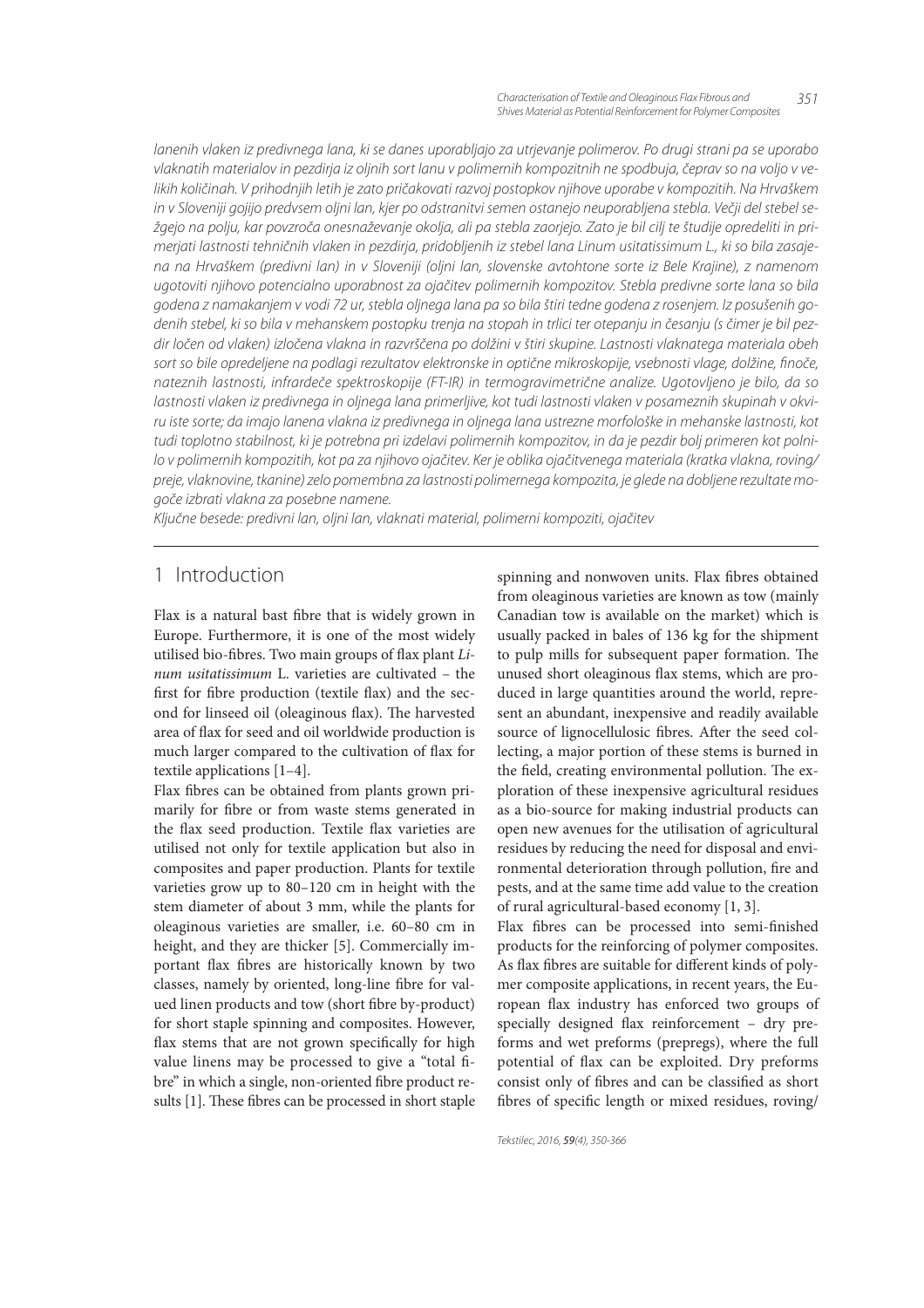yarns, nonwoven (mats) and woven reinforcements (UD – unidirectional, 2D – bidirectional and multiaxial). Using these semi-products, the matrix will be added during the composite production. In prepregs, the fibres are already pre-impregnated with the matrix. Pre-impregnated preforms can be classi fied as compound, thermoplastic and thermoset prepregs (roving/yarn, nonwoven and woven). During the manufacture, the impregnation is completed and the matrix consolidated [3, 6, 7].

The fibre length or its aspect ratio (ratio length-todiameter) has a great impact on the polymer composite processing techniques [2]. For structural composites (where fibres carry the load), long fibre bundles are required [3]. For short fibre reinforced composites considering the injection and compression moulding techniques, the suggested fibre length is approximately 10 mm and 25 mm (for mats), respectively. For palletising (with matrix), cascade mixing and extruder compounding, the fibre length should be less than 3 mm [2].

The flax fibre is characterised by a very complex structure. When talking about the flax fibre, technical (fibre bundles) and elementary fibres (single plant cells) should be differentiated. Technical fibres (length of up to  $\sim 1$  m, apparent diameter  $100-200 \mu m$ ) separated from the flax plant consist

of elementary fibres (length  $\sim$  50 mm, apparent diameter  $10-30 \mu m$ ). The polyhedron-shape elementary fibres overlap one another at a rather large length interval. They are held together by pectin and hemicellulose. The elementary fibres are composed of a very thin  $($   $\sim$  0.2  $\mu$ m) primary cell wall, a strongly developed secondary cell wall (dominating the cross section) subdivided into three layers, the middle, S2 layer, having the largest dimension, and a lumen, a small, open channel in the centre of the elementary fibre  $[3, 5, 8]$ . The secondary cell wall contains crystalline cellulose microfibrils and amorphous hemicellulose. The microfibrils are bundled into mesofibrils that are highly oriented along the fibre axis (at the so-called microfibril angle). Their arrangement in layers is responsible for the mechanical strength and stiffness of the fibre  $[3, 8]$ .

Flax fibres can be referred to as composites as the cell wall comprises reinforcing oriented semicrystalline cellulose microfibrils which are embedded in a two-phase (lignin-hemicellulose) amorphous matrix  $[9]$ . The content of three main polymers (i.e. cellulose, hemicellulose and lignin) is known to vary among plant fibre types. The presence of pectin and waxes can lead to the formation of an ineffective interface between the fibre and polymer matrix with consequent problems such as debonding and

Table 1: Chemical composition of textile and oleaginous flax fibres

| Fibre type             | Cellulose<br>$\lceil \% \rceil$ | Hemicellulose<br>$\lceil \frac{9}{0} \rceil$ | Lignin<br>$\lceil % \rceil$ | Pectin<br>[%]            | Fat and<br>wax $[%]$ | Ash $[\%]$  |
|------------------------|---------------------------------|----------------------------------------------|-----------------------------|--------------------------|----------------------|-------------|
| Textile flax [1]       | $55.1 - 75.0$                   | $18.6 - 20.6$                                | $2.0 - 2.2$                 | $1.8 - 2.3$              |                      | $1.0 - 2.0$ |
| Oleaginous flax $[12]$ | $43.0 - 47.0$                   | $24.0 - 26.0$                                | $21.0 - 23.0$               | $\overline{\phantom{0}}$ | -                    | 5.0         |

| Table 2: Influence of fibre properties and characteristics on polymer composite properties [3] |  |  |  |  |  |
|------------------------------------------------------------------------------------------------|--|--|--|--|--|
|------------------------------------------------------------------------------------------------|--|--|--|--|--|

|                            | Composite properties        |           |                   |  |  |  |
|----------------------------|-----------------------------|-----------|-------------------|--|--|--|
| Fibre properties           | Young's modulus<br>Strength |           | Impact resistance |  |  |  |
| Length $\uparrow$          | $^{+}$                      | $\approx$ | $++$              |  |  |  |
| Diameter $\downarrow$      |                             | $^{+}$    |                   |  |  |  |
| Strength $\uparrow$        | $++$                        | $++^*$    |                   |  |  |  |
| Young's modulus $\uparrow$ | $++^*$                      | $++$      |                   |  |  |  |
| Elongation $\uparrow$      | $-$ **                      | $-$ **    | $++$              |  |  |  |
| Interphase $\uparrow$      | $++$                        | $^{+}$    |                   |  |  |  |
| Dislocation 1              |                             |           |                   |  |  |  |

– decrease,  $-$  strong decrease, + increase, ++strong increase,  $\approx$  low influence

\* In general, bres with high Young's modulus show high strength values and vice versa.

\*\* In general, fibres with higher elongation values show lower strength and Young's modulus values.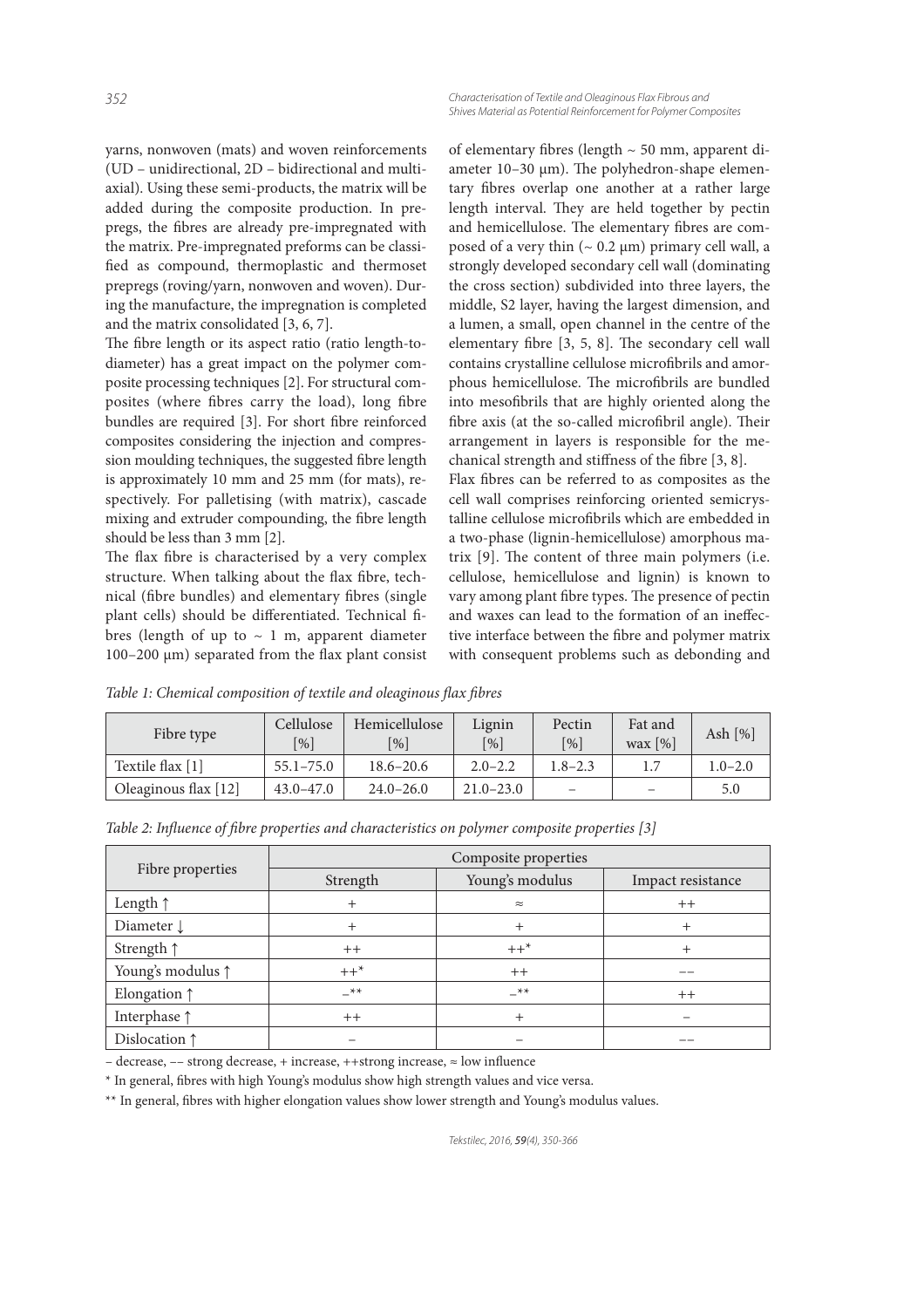voids in resulting composites  $[1, 9-11]$ . The chemical composition of textile and oleaginous flax fibres is shown in Table 1.

The reinforcing potential of flax fibres is revealed by the fact that they are high in cellulose content, and that native cellulose has remarkable remarkable tensile stiffness (138 GPa) and strength ( $> 2$  GPa). Flax bres comprise of around 55–75 wt% cellulose, 53– 70% of which is in crystalline form. Therefore, good mechanical properties of flax fibres enable excellent mechanical properties of flax fibre reinforced polymer composites with a high ratio of stiffness to density (fibre density is around  $1.5$  g/cm<sup>3</sup>) [9, 10].

In recent years, the use of flax fibres to replace glass fibres as reinforcement in polymer composites for engineering applications has gained popularity due to an increasing environmental concern and required development of sustainable materials [9]. The performance of flax fibre reinforced composites depends strongly on the properties of used fibres and polymeric matrix, as well as on their ratio, orientation and interface adhesion [13]. A general picture of the influence of flax fibre properties on a polymer composite properties is given in Table 2.

Many works deal with the properties of flax fibres cultivated for textile applications, which are today used for polymer reinforcement. Nevertheless, large quantities of oleaginous flax fibre are obtained each year and are not promoted. The tensile properties of flax fibres are essential when considered as reinforcement in fibre reinforced polymer composites. Pillin et al [14] evaluated the tensile deformation of different oleaginous flax fibres which were cultivated in the same geographic area and lands in a temperate region (Western France). The varieties of oleaginous flax studied were Oliver, Hivernal, Alaska, Niagara and Everest. The used test machine, gauge length and cross-head displacement rate were identical. The results show that interesting mechanical properties were obtained with the oleaginous variety and close to those of textile varieties, e.g. Agatha or Electra. Considering the diameters and specific properties of these elementary oleaginous bres, it was evidenced that they are good candidates for the substitution of glass fibres in composite materials. The retting degree has no influence on the diameters and mechanical properties of fibres. The same conclusion is obtained with agronomic factors such as seeding rate and plant height. In the

study by Baley and Bourmaud [15], the fibre tensile properties of 50 batches of 14 textile and oleaginous flax (Linum usitatissimum L.) varieties cultivated in France (Normandy) between 1993 and 2011 were compared. Their varietal and geographical origins were known and the tensile test conditions were similar. Contrary to the widespread idea, the stiffness of elementary textile flax fibres was very close to that of oleaginous flax fibres (Young's modulus 52.4 GPa vs. 52.8 GPa), whereas their breakage properties were slightly better (tensile strength 976 MPa vs. 855 MPa and elongation at break 2.15% vs. 1.82%). The results show a strong performance of oleaginous flax fibres and justify their use as reinforcement for polymers. A detailed analysis of the results does not show any important impact of the variety nor the cultivation year. There was no very weak batch with poor mechanical properties. It was concluded that by using a blend of batches, it is possible to guarantee specific mechanical properties that can compete with those of glass fibres. Moreover, it should be highlighted that all tensile properties are widely scattered [2, 15–18]; this phenomenon also occurred at the breakage properties of glass fibres in opposition to their Young's modulus, which is more stable [15]. Fuqua et al [19] assessed the property variation between polymer matrix composites unidirectionally reinforced with dew retted, finely combed, long-line flax fibre versus randomly oriented polymer composite reinforced with combine harvested, minimally retted, short oleaginous flax fibre with high percentage of shives. Varieties, farming conditions, harvest and processing of flax impact the manufacturability of flax fibre reinforced composites. The flax fibre bundle pullout tests proved that with appropriate cleaning, orientation and combing, similar composite properties were obtained from samples. In a study by Mekic et al [20], the oleaginous flax fibre was investigated for its composite processability as compared to traditional fibreglass. The studied liquid flow through flax fibre performs was similar to the fibreglass performs with the same porosity values under identical processing conditions.

Despite the use of non-wood and non-cotton plant bres in reinforced plastics having tripled to 45,000 tonnes over the last decade, plant fibre reinforced composites make up only around 1.9% of the 2.4 million tonnes of the EU fibre reinforced composite market, primarily flax (64% of the market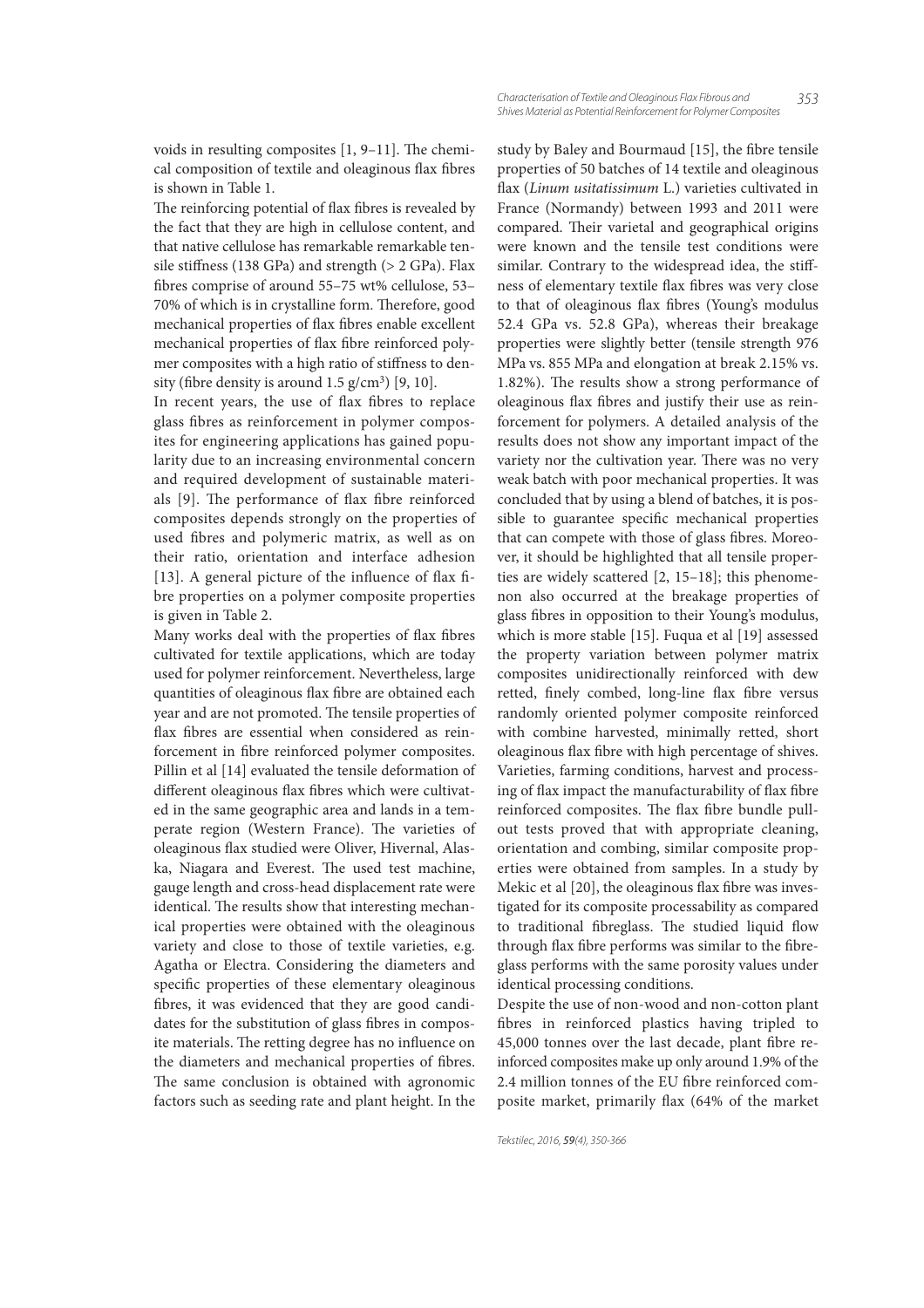*354 Characterisation of Textile and Oleaginous Flax Fibrous and Shives Material as Potential Reinforcement for Polymer Composites*

share). It is forecasted that about 830,000 tonnes of bio-fibres will be consumed by 2020 and that the share will go up to 28% of the total reinforcement materials [2, 3, 5]. It should be noted that the harvested area of oleaginous flax varieties displays a considerable quantity of short oleaginous flax fibres. As fibrous materials from oleaginous flax varieties and shives are available in large quantities, their use in composites shall be further developed in the forthcoming years. Moreover, the processing technique for oleaginous flax fibres needs to be adapted and optimised to develop alternative fibre supply sources for the composite industry. In Croatia and Slovenia, mainly oleaginous flax is grown, where after the seed collecting, most of the stems remain unused and a major portion is burned in the field, creating environmental pollution or is disposed by ploughing. Therefore, the aim of this study was to characterise and compare the properties of shives and technical fibres extracted from the flax Linum usitatissimum L. textile variety planted in Croatia and from the Slovenian autochthonous oleaginous variety from Bela Krajina, to define if they can be used as potential reinforcement in polymer composites.

# 2 Materials and methods

### *2.1 Materials*

The following technical flax fibres were used in this study:

- a) Textile flax (variety Viola, Van de Bilt Zaden, Netherlands) planted in 2009 in Križevci in Croatia. Flax was manually harvested in the phase of early yellow maturity in late June. Flax stems were subjected to water retting for 72 hours in a laboratory tank with tap water heated to the temperature of 32 °C.
- b) Oleaginous flax (Slovenian autochthonous variety from Bela Krajina) planted in 2010 in Slovenia on an experimental field of the Biotechnical Faculty, University of Ljubljana, Slovenia. Oleaginous flax was manually harvested in the phase of yellow maturity in early July. Flax stems were laid on the soil for dew retting for four weeks.

After the retting and drying, the stems were passed through a mechanical process of breaking and scotching. The next step was heckling and combing of flax to align fibres removing neps, dust and extraneous matters whereby fibres and shives were



Figure 1: Cleaning, orientation and combing of textile flax technical fibres, and separated shives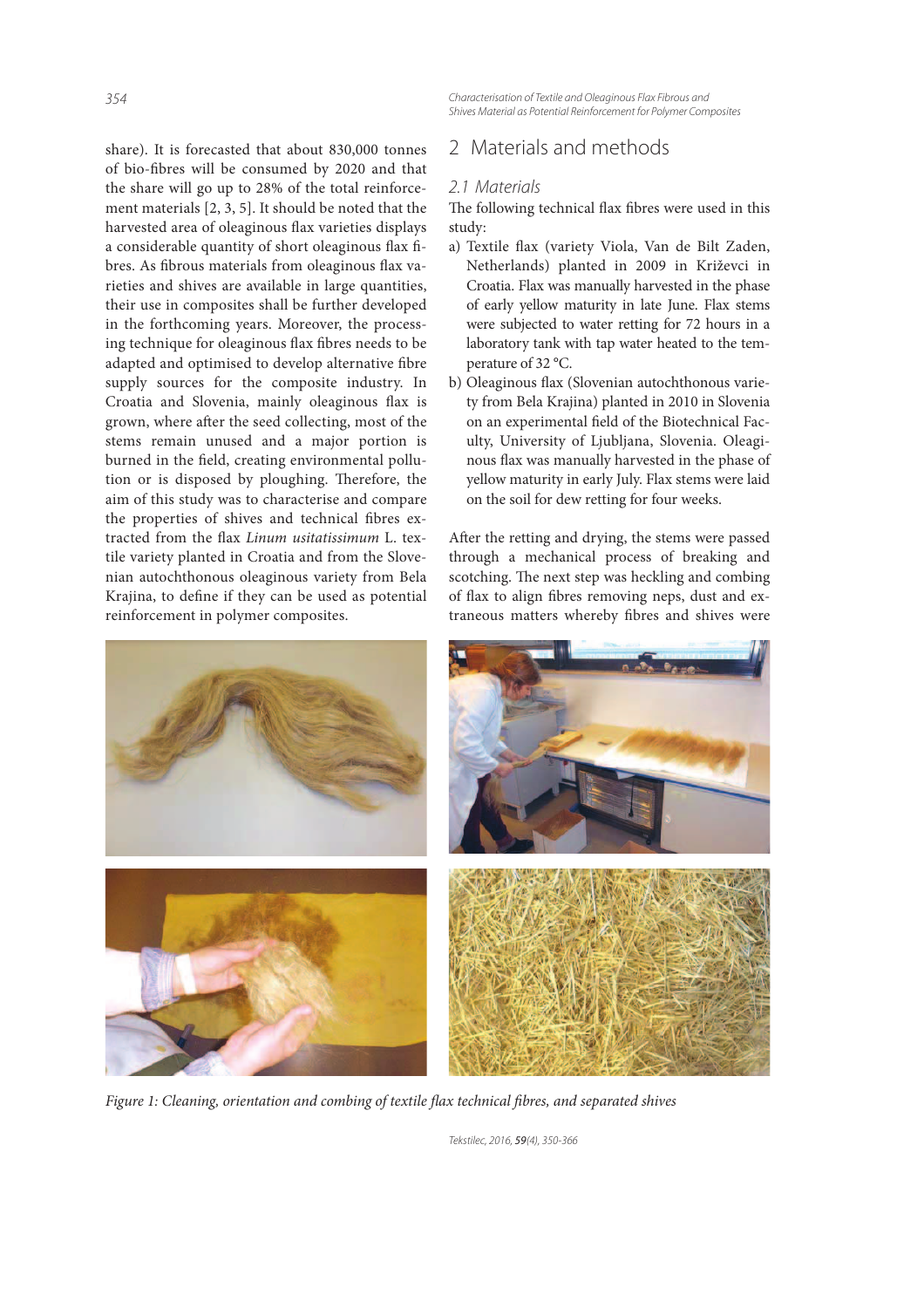

Figure 2: Cleaning, orientation and combing of oleaginous flax technical fibres

separated. With regard to the length, the fibres were additionally separated into four length groups – from longer to shorter fibres (Figures 1 and 2).

### *2.2 Methods*

Mechanical properties, chemical composition, physical and morphological properties, thermal stability during processing and use, hygroscopic behaviour and fibre/matrix adhesion are important factors in determining the performance properties of a fibrous material if used as reinforcement in polymer composites. Therefore, a characterisation of the fibrous material of both varieties was studied with:

- a) Optical and Scanning Electron Microscopy (SEM). The longitudinal and cross-sectional views of flax fibres of both varieties were taken by using an Olympus CH20 optical microscope and Dino microscope eye-piece camera. The surface morphology of flax fibres and shives was examined with a SEM analysis using JEOL 6060 LV SEM, Japan (at the accelerating voltage of 10 kV). For SEM analyses, the samples were previously coated with a gold/palladium admixture to the extent of 90/10% in sputter coater.
- b) Moisture regain. The moisture content in fibres (for each length group) and shives was determined according to ASTM D 2654-89a  $[21]$ . The specimens were conditioned in a standard atmosphere (temperature of  $20 \pm 2$  °C and relative humidity of  $65 \pm 4\%$ ) for 24 h, weighed, dried in an oven at the temperature of 105  $^{\circ}$ C and reweighed. The difference between the mass of conditioned and the mass of oven-dried samples was calculated as moisture regain and expressed in percentage.
- c) Length of individual flax fibres. For each length group of technical fibres, the length was determined according to ISO 6989 [22], method A: on

a straightened fibre on a graduated rule, under a light tension applied with the aid of forceps and grease.

- d) Linear density of individual flax fibres. For each length group of technical fibres, linear density was examined according to EN ISO 1973 [23], using Vibroscop 400, Lenzing. Both, linear density and tensile properties were determined for the same fibres.
- e) Tensile properties of individual flax fibres. Using gauge length, shorter than the length of a single bre cell, the properties of the cell wall in technical fibres were measured. Breaking force, breaking elongation, tensile strength and Young's modulus for each length group of technical fibres were determined according to EN ISO 5079 [24], using Vibrodin 400, Lenzing, with cogged steel clamps at the following conditions – gauge length: 5 mm, elongation rate: 3 mm/min, pretension: 1500 mg.

The fibre specimens for testing the length, linear density and tensile properties were conditioned in standard atmosphere. The average values  $(\bar{x})$  of 100 measurements and their coefficient of variation (CV) were calculated. The number of measurements was adapted according to the statistical indications of the degree of reliability with 95% confidence interval. As the diameter and tensile properties of a flax fibre are not uniform along its length [2], the linear density and tensile properties of fibres were determined on a fibre section (60 mm in length) that was taken in the middle of each fibre bundle of a certain length group.

f) Fourier transform infrared (FT-IR) spectroscopy. The FT-IR spectra of shives and technical flax bres of both varieties were obtained with a Perkin Elmer Spectrum 100 FT-IR spectrometer,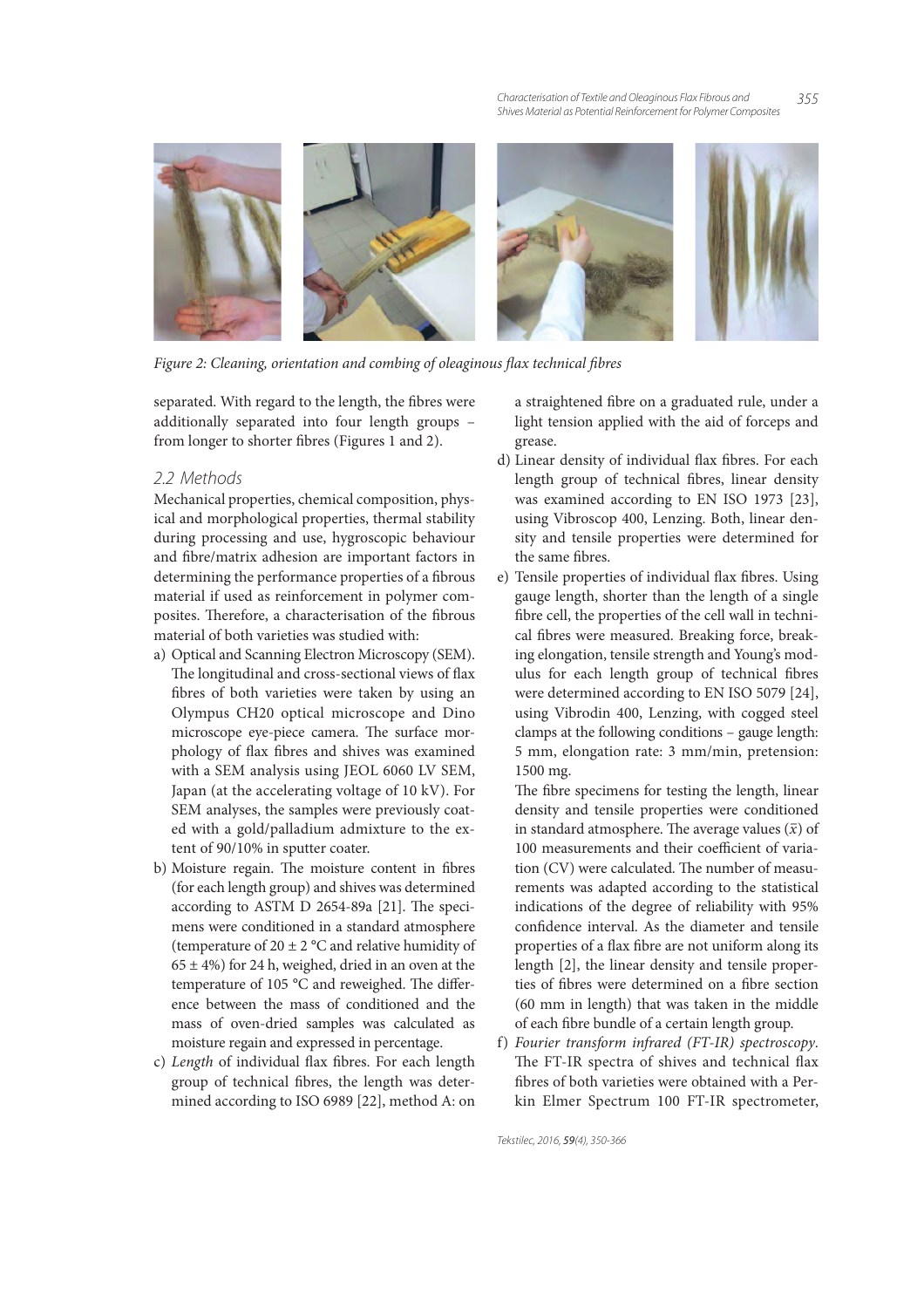using the non-destructive attenuated total-re flection (ATR) method. The results are collected from a region between the surface and depth of about 0.5–5.0 µm, depending on sample characteristics [25, 26]. All spectra were recorded over the range of 4000  $cm^{-1}$  to 380  $cm^{-1}$ , with the resolution of  $4 \text{ cm}^{-1}$  and  $8 \text{ scans}$ . The spectra were normalised to the absorption band at 1312 cm<sup>-1</sup>. All samples for the FT-IR spectroscopy were prepared in the same standard conditions, which enabled the crystallinity index of cellulose to be evaluated using the obtained spectra. The index  $I_c$  is determined as the ratio of intensities of absorption bands at 1368 and 2918  $\text{cm}^{-1}$ ,  $I_{1368}$  and  $I_{2918}$ , respectively [27]:

$$
I_c = I_{1368} / I_{2918} \tag{1}
$$

g) Thermogravimetric analysis (TGA). TGA is an analytical technique used to determine the thermal stability of a material by monitoring the weight change that occurs when a sample is heated at a constant rate (non-isothermal thermogravimetry) in a controlled atmosphere. As the thermal stability of a fibrous flax material at a higher temperature is one of the most important factors during the processing of polymer composites (especially thermoplastic), a Perkin Elmer Pyris 1 thermogravimetric analyser was used for the thermal degradation of technical flax fibres and shives as well as for the determination of their thermal stability. The weight of all analysed samples was  $7.0 \pm 1.0$  mg. The analysis was performed in a nitrogen atmosphere with the flow rate 30 ml/min, temperature range from 50 to 700 °C and 10 °C/min heating rate to avoid the unwanted oxidation.

# *Shives Material as Potential Reinforcement for Polymer Composites*

# 3 Results and discussion

## *3.1 Optical and SEM microscopy*

The optical and SEM micrographs of textile and oleaginous flax fibres for all tested length groups are very similar. Figure 3 shows the longitudinal and cross-sectional optical views of flax fibres of both varieties. It is clearly seen that the surface impurities and non-cellulosic materials are present on the surface of flax fibres (Figures 3a and 3c). Both types of fibres have kink bands that appear as horizontal bands in elementary fibres. It is confirmed that the flax fibres of both varieties exist as a bundle of elementary fibres of polygonal crosssectional shape, which can vary in their dimensions (Figures 3b and 3d).

The surface morphology of fibres and shives was studied using the scanning electron microscopic analysis. The SEM micrographs of the fibre surface and fibre cross-section for both varieties are given in Figure 4. Figures 4a and 4c confirm that the structure of flax fibres includes several elementary fibres bonded along the fibre axis, as well as the presence of surface pectin material, which is also determined in optical images. The cross-section of bres (Figures 4b and 4d) indicates the presence of a thick secondary wall.

The diameter of elementary fibres of both varieties is very similar, as it is shown in Figure 4. The diameter values of textile flax elementary fibres measured in the cross-section of 100 fibres that exist in bundles vary from 8.79–30.90 µm and for oleaginous flax fibres from  $10.10-34.00 \mu m$ . The average diameter of elementary textile flax fibres was roughly measured as  $18.92 \mu m$  (with corresponding coefficient of variation  $CV = 27.32\%$ ) and for oleaginous flax fibres as 20.95  $\mu$ m (CV = 31.07%).



Figure 3: Optical microscopy images of flax fibres: longitudinal views (magnification  $100\times$ ) and cross-sectional views (magnification 200 $\times$ ) of textile flax fibres (a, b) and oleaginous flax fibres (c, d)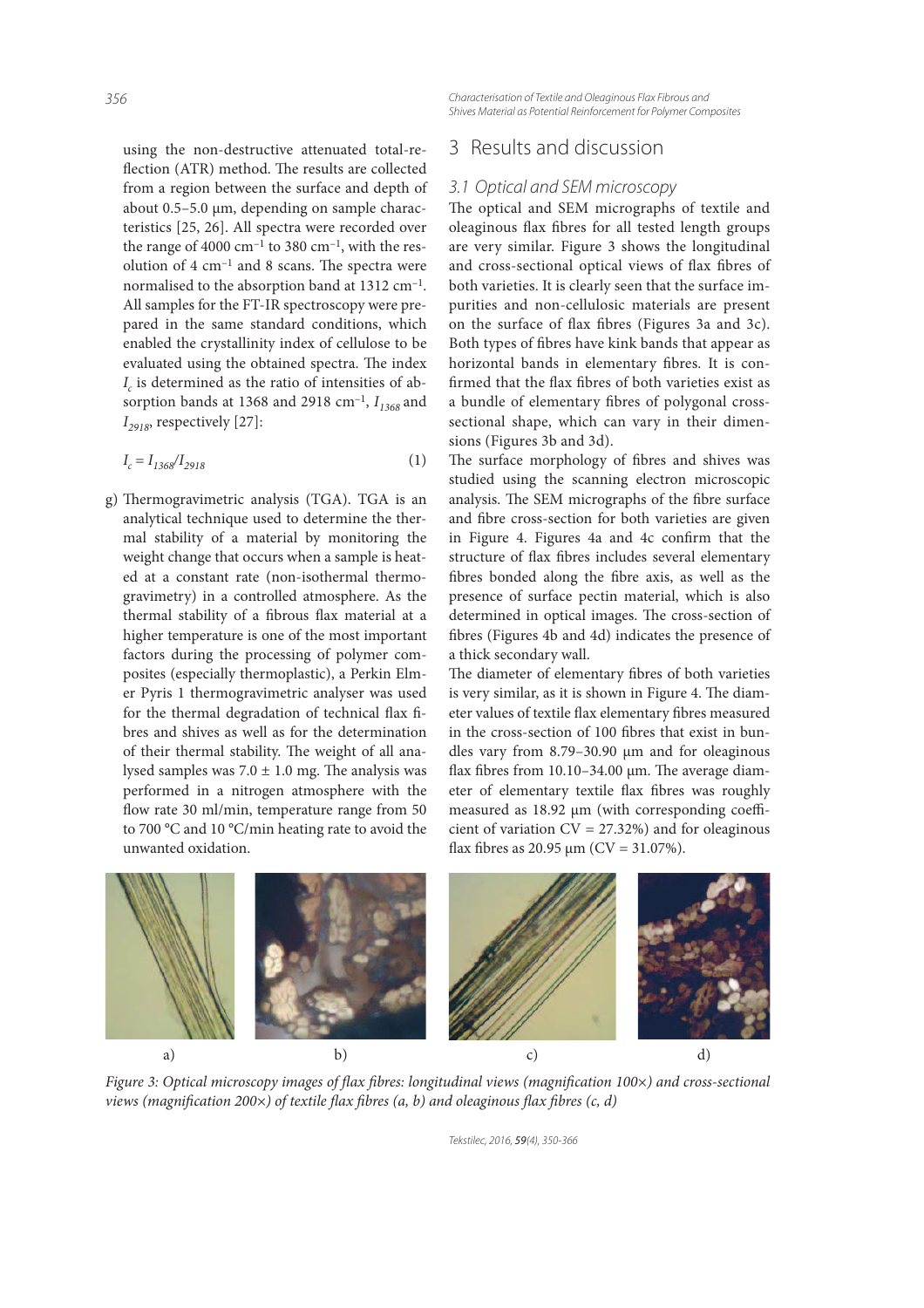#### *Characterisation of Textile and Oleaginous Flax Fibrous and 357 Shives Material as Potential Reinforcement for Polymer Composites*



Figure 4: SEM micrographs of flax fibres: longitudinal views (magnification 1500×) and cross-sectional views (magnification 1000 $\times$ ) of textile (a, b) and oleaginous flax fibres (c, d)

Flax fibres were extracted from phloem, which surrounded them in flax plants and occurred in bundles under epidermis. Xylem material (woody core or shives) is located in the middle part of the plant [5]. The surface morphology of shives is very similar for both varieties and is given in Figure 5.



Figure 5: SEM micrographs of shives: longitudinal views (magnification 250×) of textile (a) and oleaginous  $\text{flux}(b)$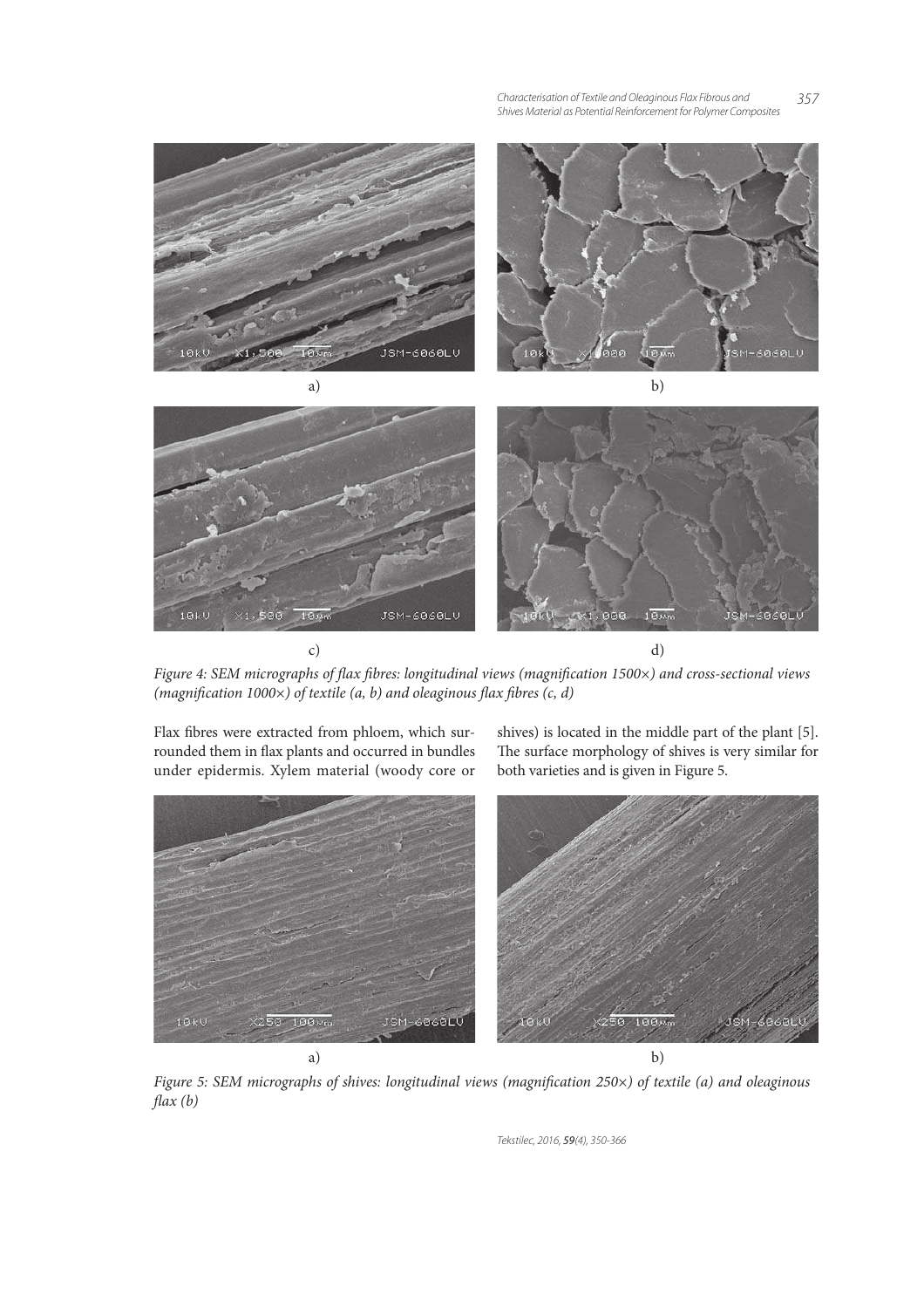### *3.2 Moisture regain*

The moisture content of flax fibrous material is one of the most important criteria which has to be considered in choosing the reinforcement material. Moisture content affects the dimensional stability, electrical resistivity, tensile strength, porosity and swelling behaviour of flax fibres in polymer composites. The chemical composition and location of constituents define the sorption properties of a flax fibrous material. Cellulose is a semicrystalline polysaccharide with a large amount of hydroxyl groups, giving flax fibres their hydrophilic nature. When they are used to reinforce hydrophobic matrices, the adhesion between them is low and is accompanied by poor resistance to moisture absorption. Hemicelluloses are strongly bonded to cellulose brils presumably by hydrogen bonds. Hemicellulosic polymers are branched, fully amorphous and have a significantly lower molecular weight than cellulose. Due to their open structure, containing mainly hydroxyl and acetyl groups, hemicelluloses are hygroscopic and are partially soluble in water. Lignin and pectin act mainly as bonding agents. Lignin is more hydrophobic and composed of amorphous, highly complex, mainly aromatic, polymers of phenyl-propane units. The waxy substances of flax fibres affect the lower fibre wettability and adhesion characteristics [2, 26].

The moisture regain of tested technical fibres of textile flax was in the range from 9.73% to 9.35% and



Figure 6: Moisture regain of flax fibrous material - technical fibres of textile flax separated into four length groups (TF1–TF4) and shives (TFS); and technical fibres of oleaginous flax separated into four length groups (OF1–OF4) and shives (OFS)

*358 Characterisation of Textile and Oleaginous Flax Fibrous and Shives Material as Potential Reinforcement for Polymer Composites*

> for oleaginous flax fibres in the range from 9.14% to 8.89%, as it can be seen in Figure 6. The moisture regain of textile flax shives (TFS) was 10.38% and for oleaginous flax shives (OFS) 9.54%. The highest values were obtained for the shives and the longest fibres (TF1 and OF1) of both varieties. The textile flax fibre moisture regain is slightly higher than that of oleaginous fibres, which indicates a slight difference in the chemical composition of fibres (Table 1).

## *3.3 Fibre length, linear density and tensile properties*

The results of average values of fibre length and linear density obtained on technical textile (TF) and oleaginous (OF) flax fibres, alongside with the corresponding coefficient of variation are presented in Figures 7 and 8.

During the fibre samples preparation, a smaller proportion of longer fibres was determined at oleaginous flax fibres than at textile flax fibres. By comparing the results of length and linear density of technical flax fibres from textile and oleaginous flax, it was established that:

- Flax fibres obtained from textile flax are on average longer than flax fibres obtained from oleaginous flax (Figure 7). Average length of two longer fibre groups 1 and 2 is higher in textile flax fibres (TF1, 337.5 mm; TF2, 201.6 mm vs. OF1, 260.6 mm; OF2, 132.2 mm).
- Although the technical fibre linear density depends on the shape and length of elementary fibres, their number in the fibre bundle to be evaluated, the flax variety and processing method [3], it was found out that the differences in the fibre linear density between the length groups of textile flax variety (TF1–TF4) are minimal (39.47– 37.35 dtex). In case of oleaginous flax, the longest fibres (OF1,  $260$  mm) are also the finest fibres (29.97 dtex). Shorter oleaginous flax fibres (OF2–OF4) have higher linear density (39.59-34.75 dtex), comparable with textile flax fibres (Figure 8).
- A relatively large coefficient of variation is found for flax fibres within the length groups, even for the same variety, which indicates highly variable properties. The variability is more pronounced in textile flax fibres (Figures 7 and 8).

The results of average values of fibre tensile properties obtained on technical textile (TF) and oleaginous (OF) flax fibres, together with the corresponding coefficient of variation are presented in Table 3.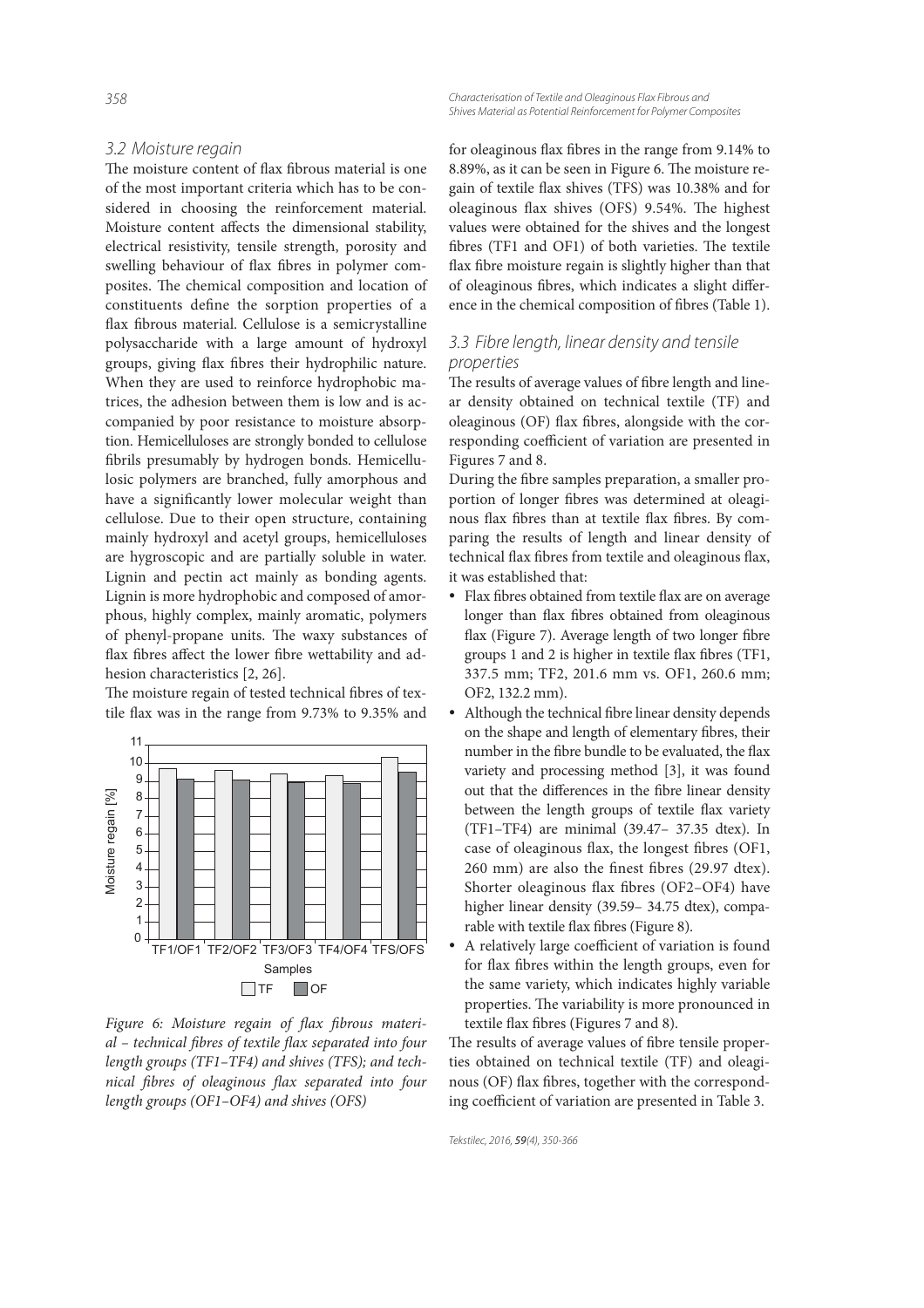

Figure 7: Average length of flax technical fibres separated into four length groups  $-$  textile flax (TF1–  $TF4$ ) and oleaginous flax (OF1-OF4)



Figure 8: Average linear density of flax technical fibres separated into four length groups - textile flax  $(TF1-TF4)$  and oleaginous flax  $(OF1-OF4)$ 

Studies by Romhány et al [8] showed that there are three failure mechanisms of technical flax fibres: 1) longitudinal splitting of the pectin boundary layer among elementary fibres; 2) transverse fracture of elementary fibres; and 3) multiple fractures of elementary fibres and their microfibrils. Generally, a higher tensile strength is observed for fibres with shorter test gauge length. The reasons are two-fold: firstly, the longer the fibre, the higher the probability of containing weak links or imperfections (e.g. kink bands), and secondly, the failure mechanism of technical fibres at shorter clamping length is different from that at longer clamping length. At large clamping length, flax fibre failure takes place through the relatively weak pectin interphase that bonds the elementary fibres together. The pectin interphase is oriented predominantly in the length direction of the fibre, it breaks by shear failure. At clamping length below the elementary fibre length, usually stronger cellulosic cell wall of elementary fibres is loaded [2, 28].

The dispersion of tensile properties is due to the variation in the cellulose, lignin and pectin content which is different from one fibre to another, and also due to the randomness of the location and size of defects in the stressed fibre segment. Therefore, a relatively high CV for tensile properties was established for technical fibres (Table 3), even low gauge length of 5 mm was selected for measurements. By comparing the tensile properties of technical fibres from textile and oleaginous flax separated into four length groups, it was established that with the reduction in fibre length, the values of breaking force, tensile strength and breaking elongation decrease,

Table 3: Tensile properties of flax technical fibres separated into four length groups – textile flax (TF1–TF4) and oleaginous flax (OF1-OF4)

| Sample          | <b>Breaking force</b> |       | Tensile strength   |       | Breaking elongation |       | Young's modulus     |       |
|-----------------|-----------------------|-------|--------------------|-------|---------------------|-------|---------------------|-------|
|                 | $\bar{x}$ [cN]        | CV[%] | $\bar{x}$ [cN/tex] | CV[%] | $\bar{x}$ [%]       | CV[%] | $\bar{x}$ [cN/dtex] | CV[%] |
| TF1             | 241.74                | 35.67 | 64.13              | 37.30 | 3.87                | 30.50 | 173.72              | 34.60 |
| TF <sub>2</sub> | 214.12                | 38.90 | 57.01              | 31.53 | 3.77                | 29.03 | 159.52              | 31.71 |
| TF3             | 183.02                | 43.08 | 48.57              | 37.76 | 3.49                | 31.77 | 137.83              | 33.41 |
| TF4             | 169.92                | 50.43 | 46.43              | 39.71 | 3.26                | 33.60 | 136.52              | 34.71 |
| OF1             | 195.58                | 31.78 | 66.19              | 28.15 | 3.25                | 21.13 | 204.42              | 19.91 |
| OF <sub>2</sub> | 209.01                | 36.65 | 54.47              | 36.83 | 3.52                | 24.11 | 145.44              | 26.65 |
| OF3             | 187.37                | 38.39 | 53.93              | 42.18 | 3.24                | 26.41 | 155.96              | 34.61 |
| OF4             | 171.73                | 50.43 | 49.52              | 36.44 | 2.92                | 29.05 | 170.41              | 31.22 |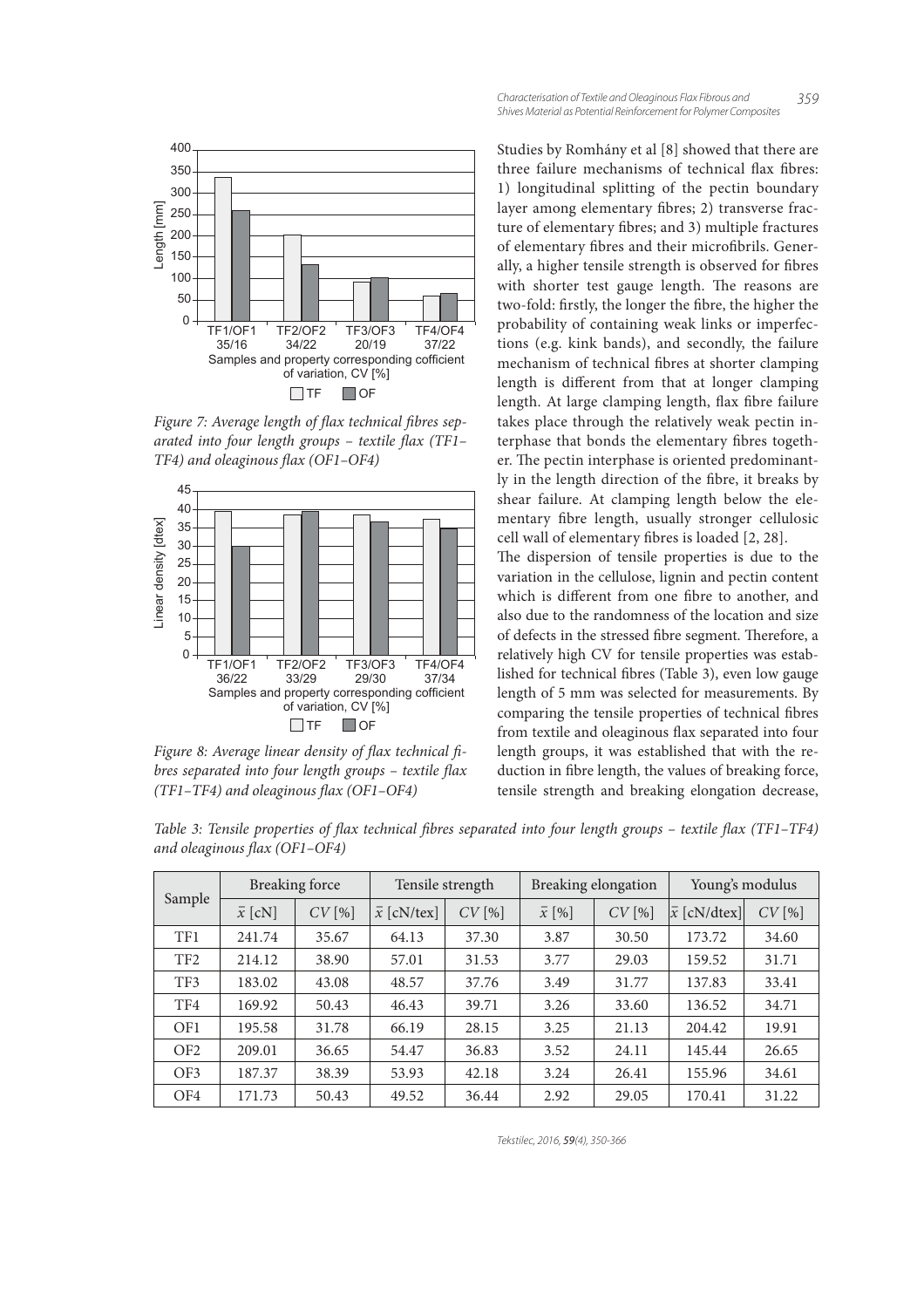increasing the dispersion of measurement results. The tensile strength values of two flax varieties are comparable. However, it was found out that the longest and the finest oleaginous flax fibres (OF1, 260 mm) are also the strongest (tensile strength 66.19 cN/tex). The values of oleaginous flax fibre breaking elongation are minimally lower (OF, 3.52– 2.92%) than at textile flax (TF,  $3.87-3.26%$ ) which is in accordance with the published data [15].

With cellulose microfibrils spiral angle (MFA) of 6 to  $10^{\circ}$  in cell fibres, flax fibres are among the plant fibres with higher tenacity [3]. The tensile strength values obtained by investigation are high and also within the range of published data  $(2.6-7.7 \text{ g}/\text{den})$  [1]. The Young's modulus of fibres is governed by the increase of cellulose content and decrease of MFA [3]. Although the values of the Young's modulus are higher for the flax fibres obtained from oleaginous flax, the relatively high Young's modulus is determined for both varieties - the highest for longer fibres (OF1, 204.42 vs. TF1, 173.72).

# *3.4 FT-IR analysis*

The lignocellulosic fibrous material compounds containing cellulose, hemicelluloses and lignin consist of oxygen containing functional groups (ester, ketone and alcohol), alkenes and aromatic groups  $[1, 11, 25, 26, 29, 30]$ . The Fourier transform infrared (FT-IR) spectra of flax fibres separated into four length groups and shives are shown in Figures 9 and 10. The FT-IR spectra of textile (Figure 9) and oleaginous flax (Figure 10) fibres for all tested length groups are very similar, with no significant differences. The spectra of shives are somewhat different compared to the spectra of flax bres, namely according to the intensity of identi fied bands in the spectra.

As shown in Figures 9 and 10, for all fibre length groups, a broad absorption band was observed at 3333 cm<sup>-1</sup> (TF) and 3336 cm<sup>-1</sup> (OF) due to the OH stretching in H-bonded hydroxyls groups of cellulose and hemicelluloses (characteristic band position for H-bonded hydroxyl groups is between 3200– 3400 cm–1). In shives, this band was observed at 3331  $cm^{-1}$  for TFS and at 3337  $cm^{-1}$  for OFS, respectively. The absorption bands at  $2918 \text{ cm}^{-1}$  and at 2850  $cm^{-1}$  correspond to the C-H symmetrical stretching vibration and  $C-H$  symmetrical stretching vibration from  $CH<sub>2</sub>$  in cellulose and hemicelluloses. The  $C=O$  stretching vibration of the

*360 Characterisation of Textile and Oleaginous Flax Fibrous and Shives Material as Potential Reinforcement for Polymer Composites*

> linkage of carboxylic acid in lignin or ester group in hemicelluloses is centred at 1734 cm<sup>-1</sup> (characteristic band position is between 1720–1740 cm<sup>-1</sup>, more precisely between  $1731-1734$  cm<sup>-1</sup>). The band at 1632 cm<sup>-1</sup> (TF) and 1641 cm<sup>-1</sup> (OF) is assigned to the OH bending of physically adsorbed water molecules in noncrystalline cellulose (characteristic band position is  $1625-1660$  cm<sup>-1</sup>). In the spectra of shives, it appears at 1645 cm<sup>-1</sup>. The C=C stretching of the aromatic skeleton ring of lignin appears at around 1515 cm<sup>-1</sup>. The same band at 1513 cm<sup>-1</sup>, present in the spectra of shives and elsewhere only as a weak shoulder, confirms the lower content of lignin in all flax fibres. The band at  $1425 \text{ cm}^{-1}$  corresponds to C-H in plane bending deformation connected with the methoxyl group in lignin and is present in all flax bre spectra (characteristic band position is between 1400–1430 cm $^{-1}$ ). In the spectra of shives, it appears at 1423  $cm^{-1}$ , where an additional band at 1463  $cm^{-1}$ corresponds to the asymmetrical  $C-H$  bending in the  $\rm CH_{2}$  and OH deformation that is also present in the spectra of OL2-OL4 oleaginous fibres (characteristic band position is between 1450–1475 cm–1). The bands around  $1370 \text{ cm}^{-1}$  correspond to the inplane CH bending form  $CH<sub>2</sub>$  in cellulose and hemicelluloses. In the fibre spectra, this band appears at 1368 cm<sup>-1</sup> and in shives, at 1373 cm<sup>-1</sup>. The band at 1202 cm<sup>-1</sup> corresponds to the  $C$ - $O$ - $C$  symmetrical stretching in cellulose and hemicelluloses. It is present in all flax fibre spectra and only as a weak shoulder in the spectra of flax shives. The band at 1247 cm<sup>-1</sup> may be attributed to the Guaiacyl ring breathing with the  $C-O$  stretching and is characteristic of lignin (band position is around  $1250 \text{ cm}^{-1}$ ). It is clearly present in the spectra of shorter flax fibres (TF2-4 and OF2-4) and only as a shoulder in the spectra of the long flax fibres of both varieties. In the shives spectra, it is present as a very intensive band at 1242  $cm^{-1}$  that corresponds to the C-O bond of the acetyl group in xylan and hemicelluloses. The band detected at  $1156$  cm<sup>-1</sup> in all spectra (characteristic band position is between  $1150-1160$  cm<sup>-1</sup>) corresponds to the asymmetrical stretching deformation of the  $C-O-C$  band in cellulose. The β-glycosidic linkages between monosaccharides show a band at 896 cm–1 in all spectra (asymmetrical stretching owing to β linkage in cellulose is characteristic of 890–900 cm<sup>-1</sup>). The band at 660 cm<sup>-1</sup> corresponds to the  $C-OH$  out-of-plane bending in cellulose and is present in all flax fibre spectra. In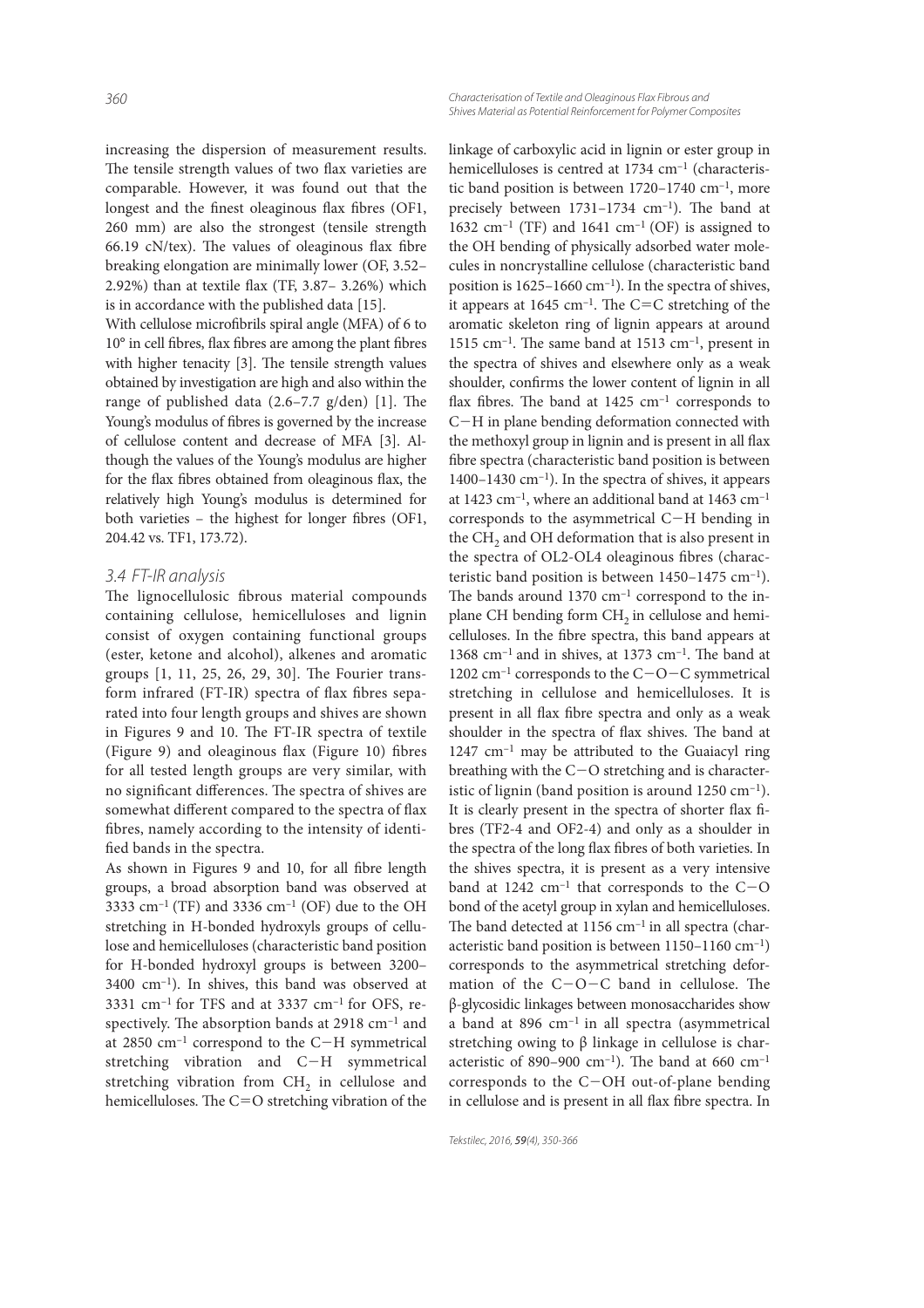

Figure 9: FT-IR spectra of textile flax fibres separated into four length groups (TF1–TF4) and shives (TFS)

the area around  $1600 \text{ cm}^{-1}$ , corresponding to the aromatic skeleton ring vibration and vibrations owing to adsorbed water, no clear band in the fibre spectra was observed, which suggests that there is still a certain amount of fats and pectins in the fibres. In the shives spectra, an additional band was observed at 1546 cm–1, corresponding to the presence of lignin.



Figure 10: FT-IR spectra of oleaginous flax fibres separated into four length groups (OF1–OF4) and shives (OFS)

The changes in the magnitude of crystallinity index follow the tendency in the structural changes of cellulose. The crystallinity index of flax cellulose for textile flax fibres was calculated as  $0.95-0.80$ , for oleaginous flax fibres as 0.94–0.73 and for shives of both varieties as 0.72. The index is lower for shives and shorter flax fibres in comparison with that of longer fibres of both varieties. This can be explained by the fact that shives

Table 4: Results of thermogravimetric analysis for all analysed samples: textile flax fibres separated into four length groups (TF1–TF4) and shives (TFS); and oleaginous flax fibres separated into four length groups (OF1– OF4) and shives (OFS)

| Sample          | $T_0$ [°C] | $T_{max}$ [°C] | $R_{max}$ [%/min] | $\Delta m_{H2O}$ [%] | $\Delta m$ <sub>1</sub> [%] | $\Delta m$ <sub>2</sub> [%] | $m_f$ [%] |
|-----------------|------------|----------------|-------------------|----------------------|-----------------------------|-----------------------------|-----------|
| TF1             | 323        | 354            | 12.6              | 4.3                  | 65.5                        | 9.0                         | 20.5      |
| TF <sub>2</sub> | 324        | 352            | 12.8              | 4.9                  | 64.7                        | 9.1                         | 20.6      |
| TF3             | 324        | 352            | 12.7              | 5.6                  | 64.4                        | 8.8                         | 20.2      |
| TF4             | 323        | 351            | 12.9              | 6.2                  | 64.5                        | 7.8                         | 20.4      |
| <b>TFS</b>      | 309        | 349            | 8.9               | 5.9                  | 64.8                        | 8.4                         | 19.7      |
| OF1             | 332        | 367            | 12.0              | 5.4                  | 68.6                        | 8.5                         | 16.6      |
| OF <sub>2</sub> | 331        | 367            | 12.0              | 4.6                  | 68.5                        | 8.9                         | 17.1      |
| OF3             | 321        | 357            | 10.2              | 4.4                  | 67.0                        | 8.6                         | 19.1      |
| OF4             | 329        | 363            | 11.4              | 4.8                  | 67.9                        | 7.6                         | 19.1      |
| <b>OFS</b>      | 313        | 352            | 8.6               | 5.2                  | 65.1                        | 8.9                         | 19.8      |

 $T_0$  – onset degradation temperature,  $T_{max}$  – temperature at maximum degradation rate,  $R_{max}$  – maximum degradation rate, ∆*mH2O* – evaporation of free water, ∆*m<sup>1</sup>* – weight loss in the second degradation step (degradation of hemicelluloses and cellulose), Δm<sub>2</sub> – weight loss in third degradation step (degradation of non-cellulosic components), m<sub>f</sub> – residual weight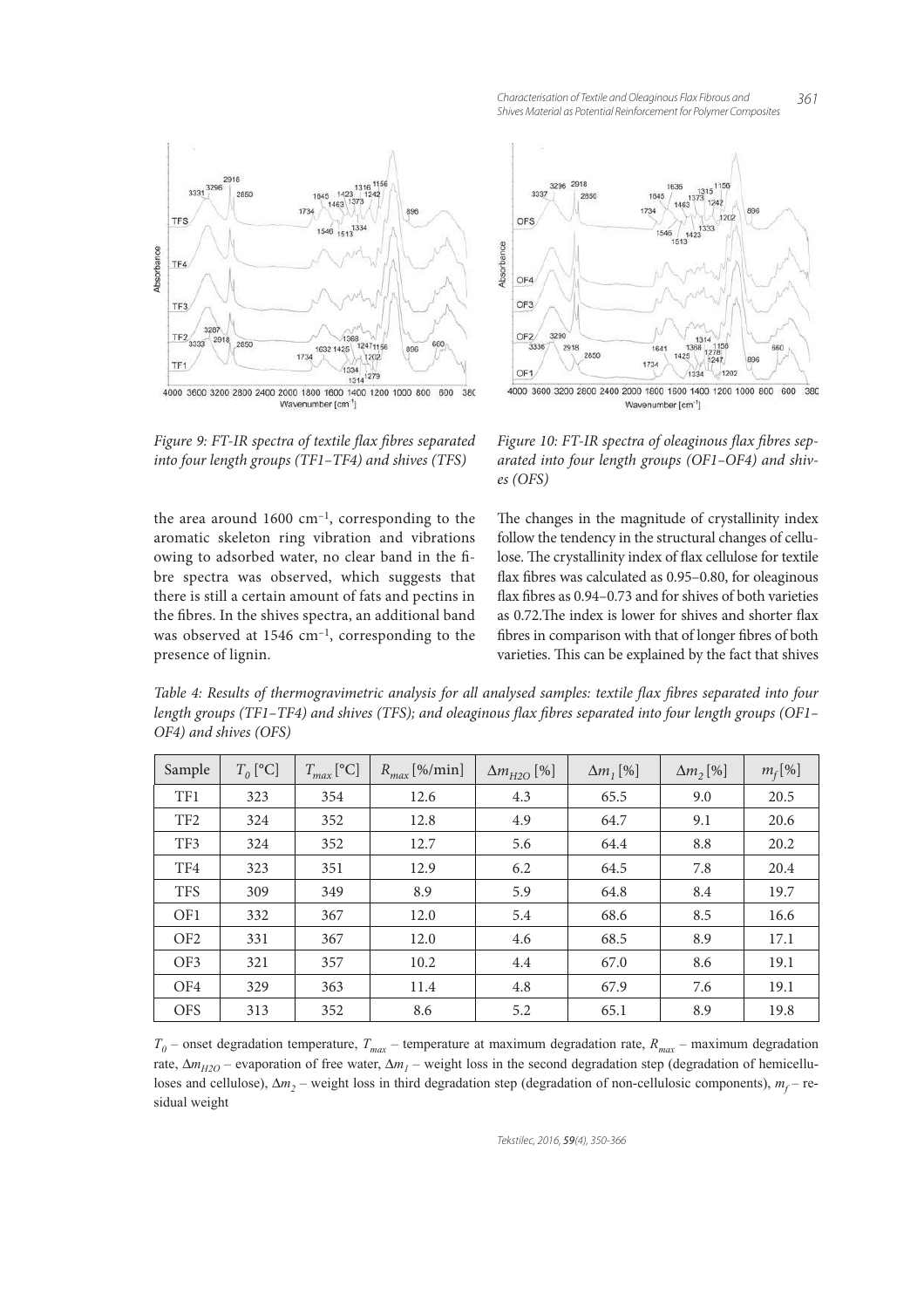*362 Characterisation of Textile and Oleaginous Flax Fibrous and Shives Material as Potential Reinforcement for Polymer Composites*

and shorter flax fibres contain more amorphous hemicelluloses and pectins. This contributes to the increased absorbance at 2918 cm–1, which is related to the covalent oscillations of CH groups. The deformational oscillations of CH groups at 1368 cm<sup>-1</sup> depend on the degree of orientation of macromolecules; therefore, the crystallinity index is lower for the shives and shorter fibre samples. A lower content of fat or waxes and pectins leads to the decrease of intensity at  $2918$  cm<sup>-1</sup>, and in turn to the increase in the crystallinity index of longer flax fibres. The lower crystallinity index of cellulose and a higher content of amorphous hemicelluloses in shives also influence the higher moisture content in samples, as shown in Figure 6. The lower crystallinity index of shorter flax fibres is probably influenced by a higher amount of pectin and wax in the fibre primary wall (this could be connected with determined lower values of moisture regain, Figure 6) and hemicelluloses in the fibre secondary wall (this could be connected with determined lower values of fibres breaking force, Table 3).

#### *3.5 Thermogravimetric analysis*

The thermal stability of flax fibres and shives was determined using the non-isothermal thermogravimetric analysis (TGA). The thermogravimetric analysis results of the tested textile (TF) and oleaginous (OF) flax fibrous material are presented in Table 4, and TGA and differential thermogravimetric (DTG) curves in Figures 11 and 12. Generally, there are three stages of weight loss of the flax fibrous material. The first is moisture evaporation, followed by the decomposition of pectin, hemicelluloses and cellulose, and the third is degradation of lignin. The remaining weight after the third stage represents the percentage of ash.

The thermal decomposition profiles are similar for all analysed textile and oleaginous flax fibre samples. The first weight loss is related to the evaporation of free water in fibre samples. In the stage that begins at 50 °C and ends at around 100 °C, the weight loss of tested fibres varies in the range of 4.3–6.2% for textile flax fibres and for oleaginous flax fibres in the range of  $4.4-5.4\%$ . The second weight loss corresponds to the degradation of hemicelluloses and cellulose, and the third is related to the degradation of non-cellulosic components. The second degradation step starts at around 240 °C and ends at around 390 °C. The analysis of flax fibre samples showed no distinct pectin peak at 256 °C [31],

although a shoulder can be observed at DTG curves in that temperature region. Similarly, no hemicellulose peak but a small shoulder was detected at 290 °C [31]. There is a cellulose peak that corresponds to the temperature at the maximum degradation rate, which varies in the range from 354 °C for the longest textile flax fibres to the 351  $°C$  for the shortest ones. The temperature at the maximum degradation rate is slightly higher for longer oleaginous flax fibres and amounts to 367 °C, in comparison with shorter OF3 and OF4 at 357 °C and 363 °C, respectively. The changes in the peak temperature along with weight loss and rate of degradation may reveal the variation in the quality of a fibre. The weight changes at the second peak correspond to cellulosic components and show an increase with a high retting degree. The higher peak intensity in fibres is associated with the high crystallinity of cellulose [3]. In this stage, a significant weight loss is observed for both flax fibres; the weight of textile flax fibres reduced by  $65.5-64.4\%$  and of oleaginous flax fibres by 68.6–67.0% together with the degradation rate of around 13%/min. The third or lignin peak is significantly smaller in comparison with the primary or cellulose peak. This degradation step for all samples begins at around 395 °C and ends at around 515 °C. However, no distinct peak at 429 °C [31] attributed to lignin could be observed. The weight of textile flax fibres was reduced in this degradation step by 9.1–7.8% due to the degradation of lignin and by 8.9–7.6% in the case of oleaginous flax fibres. At around 700 °C, the tested flax fibrous material possesses a high char residue due to the high cellulose content. This result is consistent with the results reported by other researchers [32]. The residual weight of textile flax fibres amounts to around 20% and of oleaginous flax fibres it varies within the range of 16.6–19.1% (from longer to shorter fibres). A comparison of thermal stabilities between the fibres of textile and oleaginous flax shows no significant difference. Both samples have a high cellulose content, lower amount of hemicelluloses and pectin, as well as a high degree of fibre quality. This implies that the fibres are thermally stable to up to 240  $^{\circ}$ C in a nitrogen atmosphere.

Textile and oleaginous flax shives can be considered as thermally stable to up to 220 °C. After 220 °C, a decline in the thermal stability of shives can be observed trough a significant reduction in weight. Lower onset degradation temperatures of shives are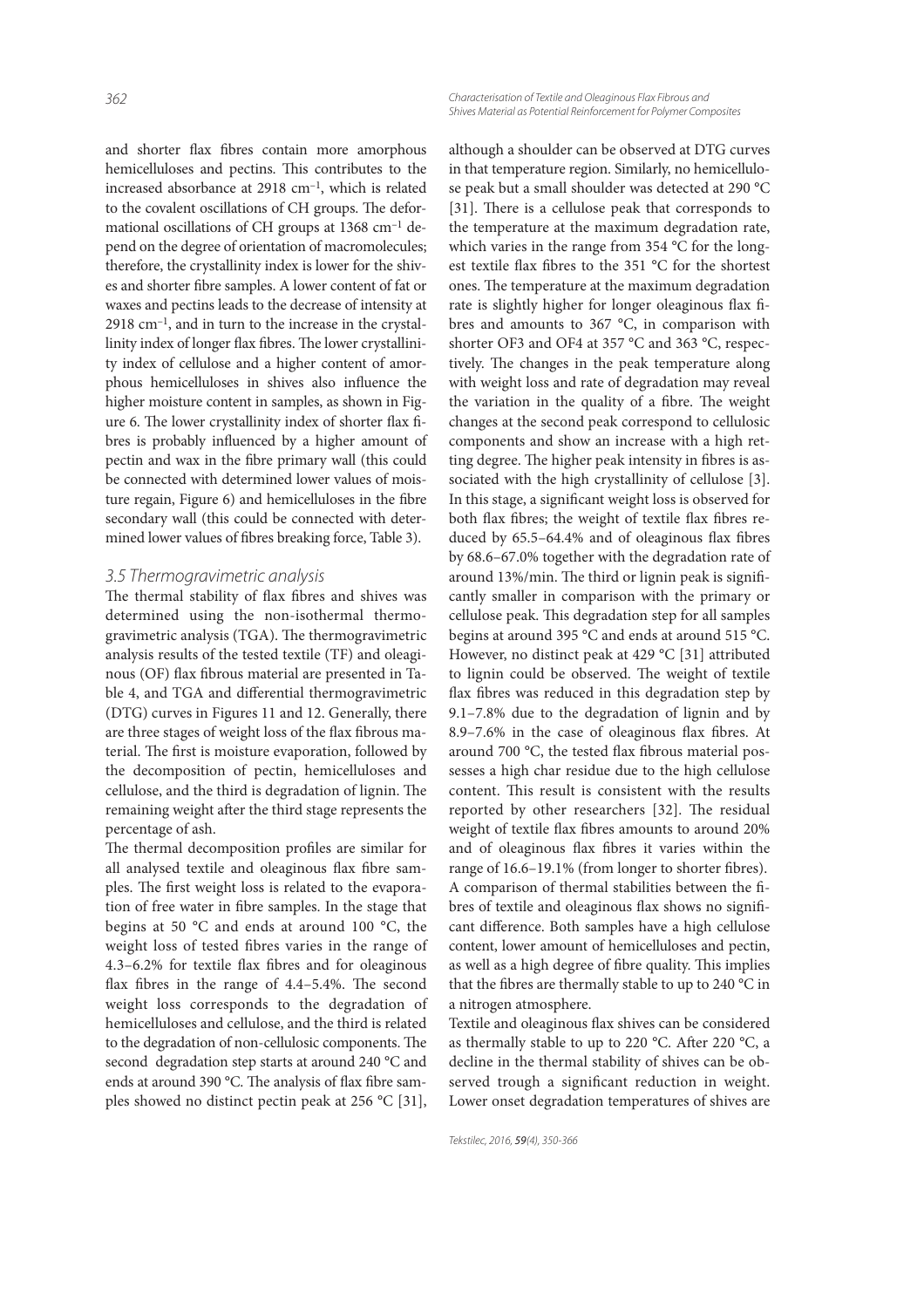#### *Characterisation of Textile and Oleaginous Flax Fibrous and 363 Shives Material as Potential Reinforcement for Polymer Composites*

determined compared to flax fibres. The initial weight loss attributed to the evaporation of free water begins at the temperature at around 50 °C with the weight loss of 5.9% for textile and 5.2% for oleaginous flax shives. This is confirmed by a higher moisture release in textile flax shives and a higher amount of free water than in the oleaginous flax shives. The maximum degradation rate occurs at a lower temperature compared to fibres: at 349 °C for textile and 352  $^{\circ}$ C for oleaginous flax shives. The intensity of the cellulose peak for flax shives is significantly lower compared to the fibres of both varieties, regardless of weight loss of 64.8% for textile and 65.1% for oleaginous flax shives, which are similar to the corresponding flax fibres. The rate of cellulose degradation is lower compared to flax fibres and amounts to around 9%/min. The FT-IR analysis determined a lower crystallinity index of cellulose and confirmed a higher amount of hemicelluloses, pectin and amorphous cellulose in shives in comparison with flax fibres. During the degradation of lignin, the weight of flax shives reduced by about



Figure 11: Comparison of TGA curves of: a) textile flax fibres separated into four length groups (TF1-TF4) and shives (TFS); b) oleaginous flax fibres separated into four length groups (OF–OF4) and shives (OFS)



Figure 12: Comparison of DTG curves of: a) textile flax fibres separated into four length groups (TF1-TF4) and shives (TFS); b) oleaginous flax fibres separated into four length groups (OF1–OF4) and shives (OFS)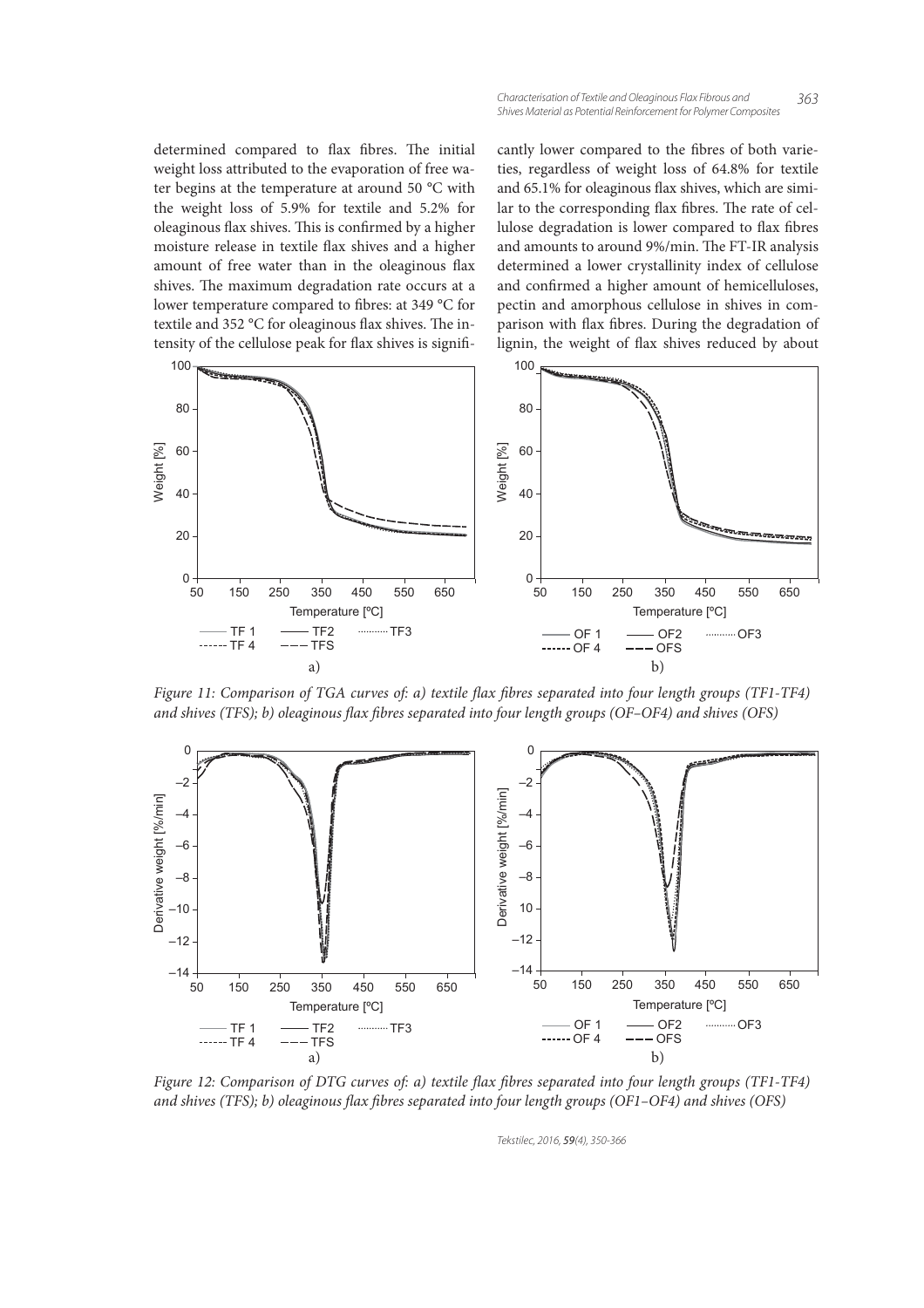8–9% and the remaining percentage of ash amounted to around 20%, these values being similar to those of corresponding flax fibres.

## 4 Conclusion

According to the performed analysis, it was concluded that the measured properties of the textile and oleaginous flax fibrous material were comparable, as well as the properties of individual fibre length groups within the same variety. The optical and SEM micrographs of textile and oleaginous flax bres for all tested length groups are very similar. The results of the mechanical properties obtained with the oleaginous variety are close to those of the textile variety. The relatively high Young's modulus is determined, which confirms a high flax fibre cellulose content for both varieties. Contrary to the widespread idea, the FT-IR and TGA analysis show no significant difference in the lignin content in flax fibres of textile and oleaginous varieties. The TGA analysis showed for both flax varieties almost the same thermal stability, a high amount of cellulose and a high degree of flax fibre quality. The lower crystallinity index of cellulose and a higher amount of hemicelluloses and pectin were obtained for shives and shorter flax fibres in comparison with the longer fibres of both varieties. The highest values of moisture regain were obtained for shives and the longest fibres of both varieties. The hygroscopic behaviour and presence of pectin and waxes on the surface of flax fibrous material that can lead to the formation of ineffective interface between the fibre and polymer matrix could be modified by different physical and chemical modification processes. Therefore, it was concluded that flax fibres from textile and oleaginous varieties have adequate morphological and mechanical properties, as well as thermal stability for reinforcing polymer composites. As the type of fibre reinforcement (short fibres, roving/ yarns, nonwoven or woven fabrics) is very important for the polymer composite resulting properties, it is according to the obtained results possible to select fibres for specific purposes. Shorter fibres can be used for nonwoven mats or unidirectional prepregs; longer fibres can be used for roving yarns and woven reinforcing fabrics – 2D waves, UD waves or multiaxial woven reinforcements. Furthermore, short flax fibres, cut or crushed up to very short length, can be added to the polymer during the

manufacturing in extrusion or injection moulding. It should be noted that crushed up flax shives are more appropriate for fillers in plastics, with a lower reinforcing role.

As flax reinforced polymer composites already have a very broad range of application in nearly all sectors of everyday life, this study offers an alternative and eco-friendly fibrous reinforcement material which may have usability potential in Croatia and Slovenia. This point is significant also from the economic perspective, since the whole set of co-product produced by the plants (fibres, seeds, shives) could be valorised. The production of oleaginous fibres could be ensured without using new agricultural lands, thus avoiding the competition with food products. Consequently, farmers could secure several remuneration sources.

#### Acknowledgements

This work was supported by the research related to the Development of high performance bio-composites reinforced with cellulose fibres from domestic sources, coordinator: Assoc Prof DrSc Antoneta Tomljenović, funded by the University of Zagreb, Croatia for 2013/2014, to the Improvement of adhesion between matrix and cellulose reinforcements in bio-composite materials by cold plasma treatment, coordinator: Assist Prof DrSc Sanja Ercegović Ražić, funded by the University of Zagreb, Croatia for 2014, to the Target modification of composite reinforcements by sol-gel process and non-thermal plasma, coordinator: Assist Prof DrSc Maja Somogyi Škoc, funded by the University of Zagreb, Croatia for 2014/2015, and to the Optimization of composite materials reinforcement properties by application sol-gel and plasma treatments, coordinator: Assoc Prof DrSc Antoneta Tomljenović, funded by the University of Zagreb, Croatia for 2016. The authors would also like to thank Assoc Prof DrSc Tatjana Rijavec, Assist Prof DrSc Darja Kocjan-Ačko, Assist Prof DSc Ružica Brunšek, Assist Prof DrSc Sandra Flinčec Grgac and Kristina Rusak, mag.ing.techn.text. for their generous assistance.

## References

 1. FOULK, Jonn, AKIN, Danny, DODD, Roy, UL-VEN, Chad. Production of flax fibers for bicomposites. In Cellulose fibers: Bio- and nano-polymer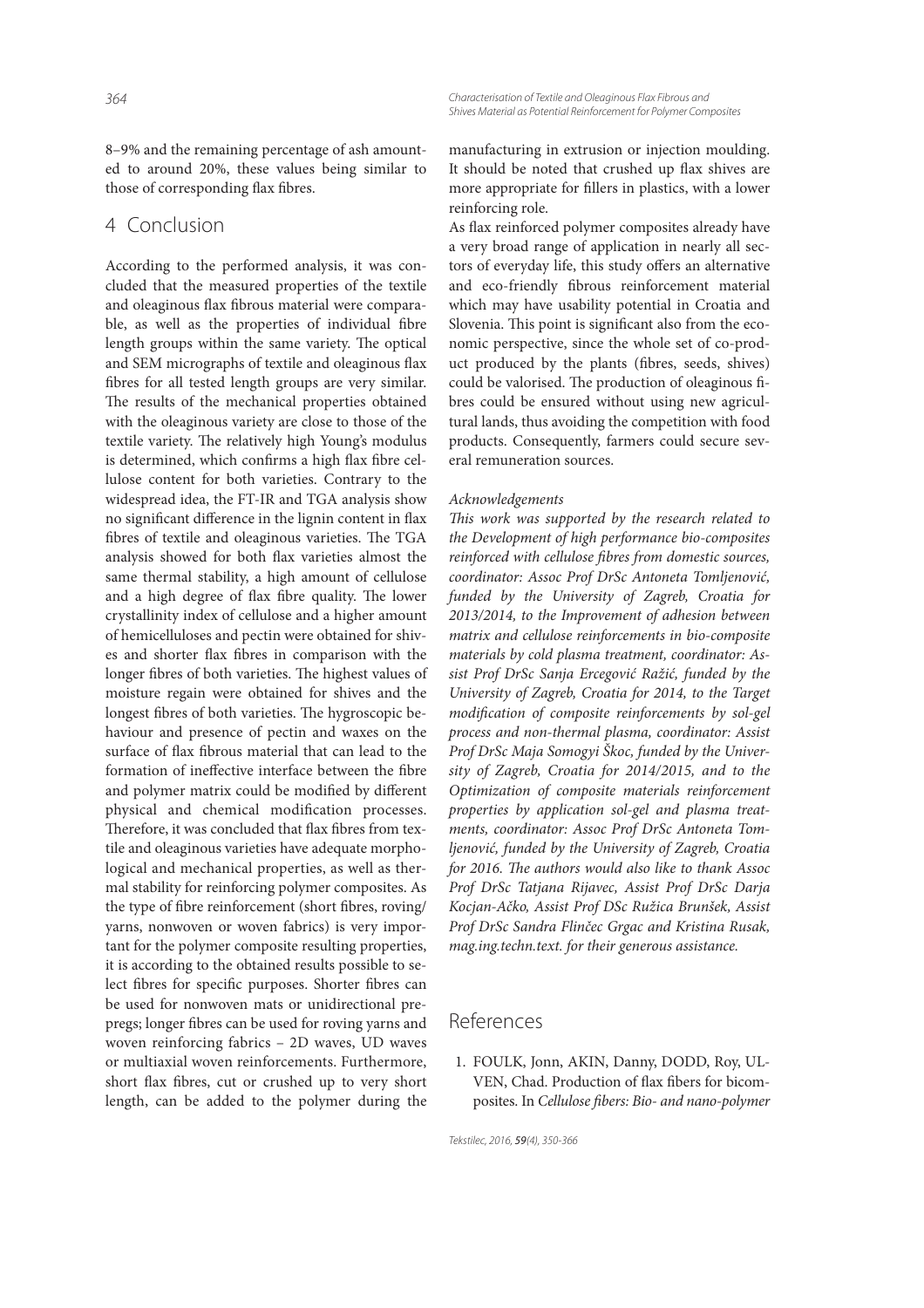composites, Green chemistry and technology. Edited by S. KALIA, S. Kalia, B. S. Kaith and I. Kaur. Berlin, Heidelberg : Springer, 2011, p. 61–95.

- 2. YAN, Libo, CHOUW, Nawawi, JAYARAMAN, Krishnan. Flax fibre and its composites - a review. Composites: Part B, 2014, **56**, 296−317, doi: 10.1016/j.compositesb.2013.08.014.
- 3. MŰSSIG, Jorg., HAAG, K. The use of flax fibres as reinforcements in composites. In Biofiber Reinforcement in Composite Materials. Edited by O. Faruk and M. Sain. Cambridge : Woodhead Publishing, , 2015, 35−85.
- 4. KVAVADZE, Eliso, BAR-YOSEF, Ofer, BELFER-COHEN, Anna, BOARETTO, JAKELI, Elisabeta, MATSKEVICH, Zinovi and MESHVELIANI, Tengiz. 30.000-year-old wild flax fibres. Science, 2009, **325**(5946), 1359, doi: 10.1126/science. 1175404.
- 5. ZIMNIEWSKA, Malgorzata, WLADYKA-PR-ZYBYLAK, Maria, MANKOWSKI, Jerzy. Cellulosic bast fibers, their structure and properties suitable for composite applications, In Cellulose fibers : bio- and nano-polymer composites. Green chemistry and technology. Edited by S. Kalia, B. S. Kaith and I. Kaur. Berlin, Heidelberg : Springer, 2011, p. 97–119, doi: 10.1007/978-3-642- 17370-7\_4.
- 6. TOMLJENOVIĆ, Antoneta, RUSAK, Kristina. Flax and hemp fibre reinforcements for polymer composite materials. In Proceedings of 8th Sceintific-Professional Symposium Textile Science & Economy. Edited by S. Bischof and Ž. Penava. Zagreb: University of Zagreb, Faculty of Textile Technology 2015, 102−107.
- 7. RAY, Dipa. State-of-the-Art Applications of Natural Fiber Composites in the Industry. In Natural Fiber Composites. Edited by R.D.S.G. Camphilo. Boca Raton, London, New York : CRC Press, Taylor & Francis Group, , 2016, 319−340.
- 8. ROMAHÁNY, G., KARGER-KOCSIS, J., CZI-GÁNY, T. Tensile fracture and failure behaviour of technical flax fibers. Journal of Applied Polymer Science, 2003, **90**(13), 3638−3645.
- 9. SHAH, Darshil U. Developing plant fibre composites for structural applications by optimising composite parameters: a critical review. Journal of Material Science, 2013, **48**(18), 6083−6107, doi: 10.1007/s10853-013-7458-7.
- 10. MIAO, Chuanwei, HAMAD, Wadood Y. Cellulose reinforced polymer composites and nano-

composites: a critical review. Cellulose, 2013, **20**(5), 2221−2262, doi: 10.1007/s10570-013- 0007-3.

- 11. SATHISHKUMAR, T.P., NAVANEET HA KRISH-NAN, P., SHANKAR, S., RAJASEKAR, R., RA-JINI, N. Characterisation of natural fiber and composites – A review. Journal of Reinforced Plastic and Composites, 2013, **32**(19), 1457−1476, doi: 10.1177/0731684413495322.
- 12. NADZI, B., TESHA, J.V., BISANDA, E.T.N. Some opportunities and challenges of producing bio-composites from non-wood residues. Journal of Material Science, 2006, **41**, 6984−6990.
- 13. TOMLJENOVIĆ, Antoneta, MARIĆ, Gojko (in memoriam). Flax fibres - candidate for replacement of E-glass fibres in composites for structural application. In Proceedings of 2nd International Conference on Natural Fibers/ICNF2015 From Nature to Market. Edited by R Fagueiro. Azores : Universidade do Minho, 2015, 1−5.
- 14. PILLIN, Isabelle, KERVOELEN, Antoine, BOURMAUD, Alain, GOIMARD, Jérémy, MONTRELAY, Nicolas, BALEY, Christophe. Could oleaginous flax fibres be used as reinforcement for polymers? Industrial Crops and Products, 2011, **34**(3), 1556−1563, doi: http:// dx.doi.org/10.1016%2Fj.indcrop.2011.05.016.
- 15. BALEY, Christophe, BOURMAUD, Alain. Average tensile properties of French elementary ax bres. Materials Letters, 2014, **122**, 159−161, doi: 10.1016/j.matlet.2014.02.030.
- 16. CHARLET, K., JERNOT, J.P., GOMINA, M., BRĖARD, J., MORVAN, C., BALEY, Christophe. Influence of an Agatha flax fibre location in a stem on its mechanical, chemical and morphological properties. Composites Science and Technology, 2009, **69(9)**, 1399−1403.
- 17. CHARLET, K., EVE, S., JERNOT, J.P., GOMI-NA, M., BRĖARD, J. Tensile deformation of flax ber. Procedia Engineering, 2009, **1**(1), 233−236, doi: 10.1016/j.proeng.2009.06.055.
- 18. CHARLET, K., JERNOT, J. P., EVE, S., GOMI-NA, M., BRĖARD, J. Multi-scale morphological characterisation of flax: From the stem to the fibrils. Carbohydrate Polymers, 2010, **82**, 54−61.
- 19. FUQUA, Michael, HUO, Shanshan, THAPA, Amol, GIBBON, Luke, ULVEN, Chad A. Challenges in manufacturing oilseed versus linen flax ber reinforced composites. In Proceedings of 54<sup>th</sup> International SAMPE Symposium: Changing